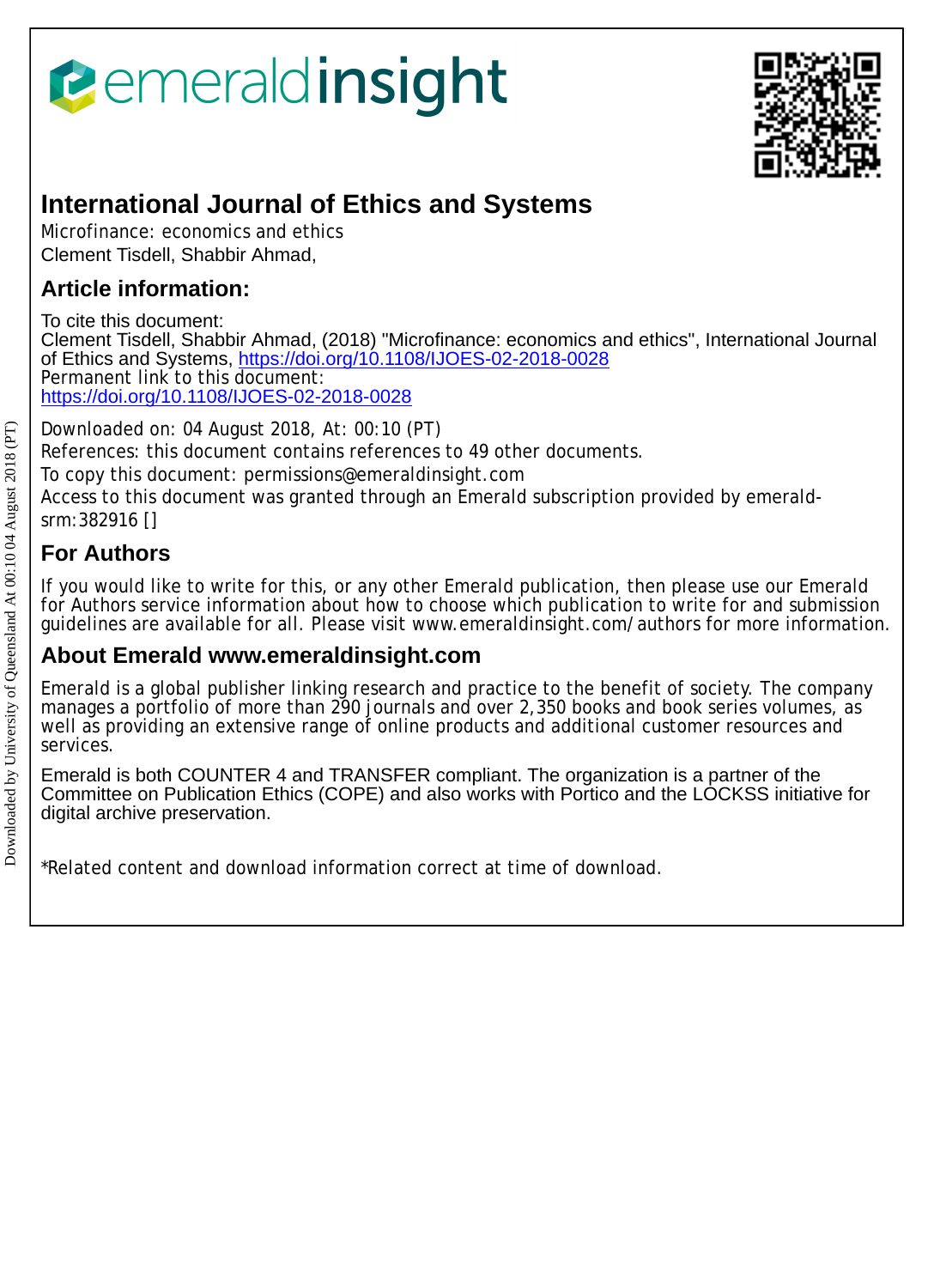## Microfinance: economics and ethics

Clement Tisdell

School of Economics, University of Queensland, St Lucia, Australia, and

Shabbir Ahmad UQ Business School, University of Queensland, St Lucia, Australia Economics and ethics

Received 15 February 2018 Revised 9 April 2018 Accepted 13 April 2018

#### Abstract

**Purpose** – The aim of this study is to examine arguments about the economic and ethical worth of microfinance.

**Design/methodology/approach** – This study draws on the available literature to provide a balanced discussion of different views about the economic and ethical desirability of microfinancing. The discussion is reinforced by the use of secondary data (statistics) on the attributes of microfinancing and by reference to a case study in rural Pakistan.

Findings – Microfinancing is less virtuous than commonly portrayed. Its economic inefficiency consequences are identified, and it is found only likely to make a small contribution to economic growth. The economic efficiency criterion for moral worth (promoted by Becker and Posner) is found to be wanting. From an ethical point of view, microfinance needs to be supplemented by charity to assist the poor. The supply of Islamic microfinance has grown rapidly, but it remains absolutely quite small. It still has some way to go to overcome the ethical and economic shortcomings associated with the supply of microfinance. Supplying microfinance to vulnerable female borrowers can put them under considerable psychological stress. Possible beneficial effects of microfinance are also identified.

**Originality/value** – This study is unique because it systematically draws on recent literature and data to provide a novel and balanced review of the economic and ethical worth of microfinance.

Keywords Microfinance, Economic development, Pakistan, Islamic microfinance,

Poverty alleviation, Gender inequality, Financial ethics

Paper type General review

#### 1. Introduction

The provision of microfinance for the poor (especially poor women) involved in agriculture in developing countries is widely welcomed as being virtuous and is seen by many as making a valuable contribution to economic development. However, these views have not gone unchallenged. For example, they have been challenged by [Becker and Posner \(2009\)](#page-19-0). The main purpose of this article is to systematically assess their views. A secondary aim is to consider the role of Islamic microfinancing – its ability to overcome some of the problems raised by Becker and Posner, as well as various moral issues that are associated with some types of microfinancing.

The ethical considerations such as honesty, trust and fairness are imperative to ensure social justice and welfare of society while dealing with financial transactions. Ethics are often ignored in financial markets, which, in turn, lead to moral hazards and adverse



International Journal of Ethics and Systems © Emerald Publishing Limited 2514-9369 DOI [10.1108/IJOES-02-2018-0028](http://dx.doi.org/10.1108/IJOES-02-2018-0028)

This article was partially supported by a grant from the Australian Centre for International Agricultural Research Project "Creating Wealth in Smallholders' Farms through Efficient Credit Systems" (APD/2016/028).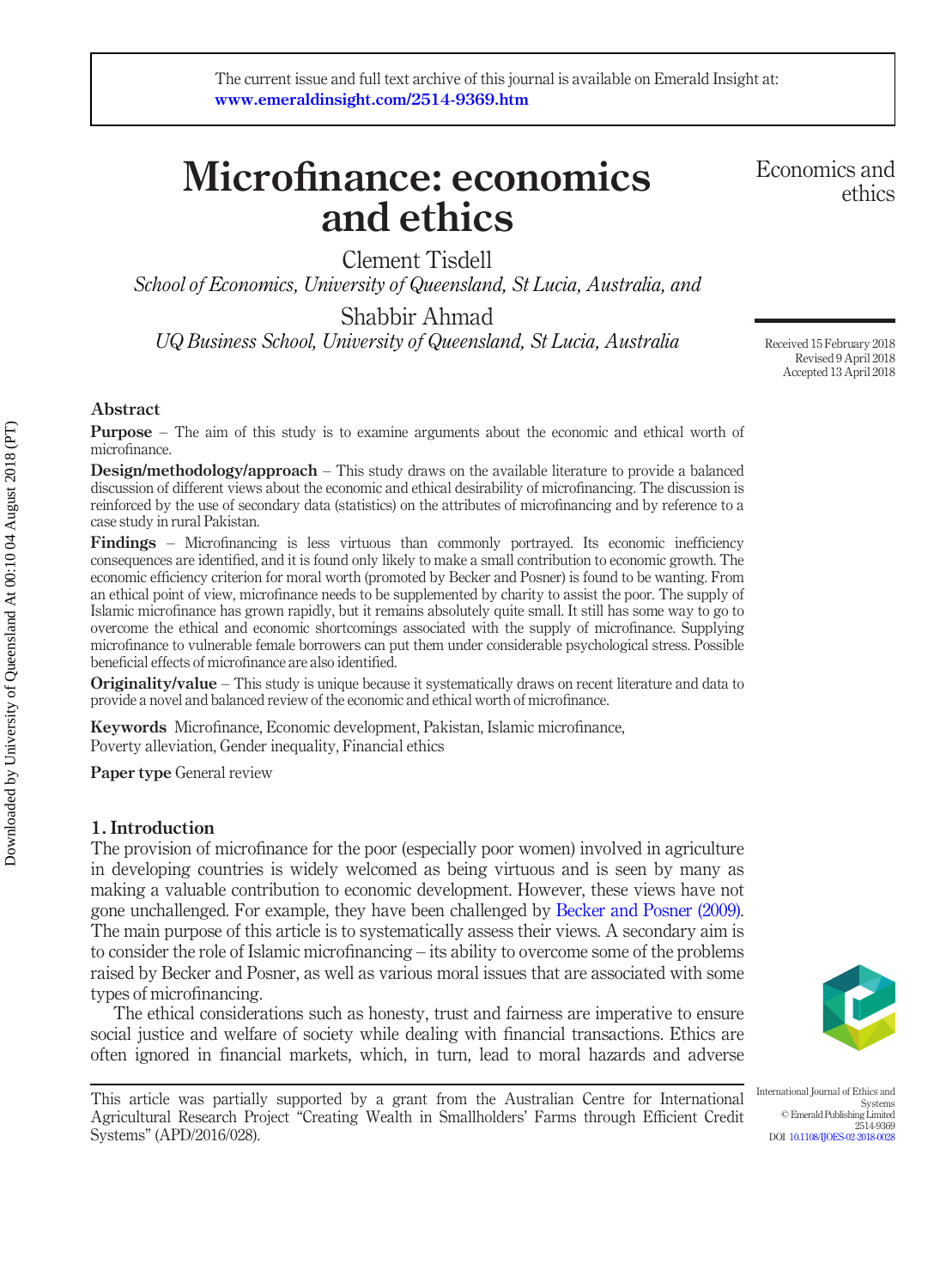selection issues ([Aragon, 2014\)](#page-19-1). The foundation of Islamic financing is based on ethics. It is drawn from *Sharia'h* objectives (also called *magasad al-sharia'h*), which emphasise the prohibition of implicit or explicit interest and excessive risk-taking (see for details, [Choudhury, 2016](#page-19-2)). Islamic finance denounces *ex-ante* return and encourages risk-sharing instead of risk transfer. Various modes of Islamic financing have been suggested by Sharia'h scholars, which will be discussed later (see, for instance, [Siddiqi, 2006](#page-21-0); [Ayub, 2007](#page-19-3)).

Some useful statistical data on microfinancing are available in the [Global Islamic](#page-19-4) [Finance Report \(GIFR; 2016\)](#page-19-4). These statistics indicate that magnitude of microfinancing has increased considerably in recent decades. It is estimated that the amount of microfinance on loan globally in 2013 exceeded US\$95 billion. This finance was supplied by 1,391 providers and lent to about 106 million people, of whom 81 per cent were women. Two-thirds of those financed were rural borrowers.

These statistics varied by major geographical regions. In South Asia, for example, 93 per cent of these loans were made to women and 77 per cent were supplied to rural borrowers. In East Asia and the Pacific, loans to females also predominated (74 per cent to women) and the majority were for rural borrowers (75 per cent). However, in Latin America and the Caribbean, while most micro-loans were made to women (65 per cent), the proportion was lower than in the abovementioned regions and most were not supplied to rural borrowers – they received only 35 per cent of these loans. [Table I](#page-2-0) summarises relevant data on the nature of microfinancing in 2013 by geographical regions. Although the global statistics indicate that microfinance is mainly provided to women and to rural dwellers, this is not so in all geographical regions. More males than females obtained finance in Eastern Europe and Central Asia, and fewer rural dwellers than urban ones were financed in Latin America and the Caribbean, and in Eastern Europe and Central Asia.

The largest number of microfinance borrowers by far is located in South Asia, but the average size of these loans is much smaller than elsewhere. Suppliers of micro-loans include banks, NGOs and non-bank financial institutions. Banks have significantly increased their presence in making micro-loans in the recent years, but the average size of their micro-loans is higher than that of other providers. The total global value of the portfolio of micro-loans increased by 9.2 per cent in 2014, a decline compared to a 10.3 per cent increase in 2013. This may indicate that it is becoming more difficult to find new borrowers. Nevertheless, the global growth rate in microfinancing remains quite high.

The above information will be helpful in considering several of the issues raised in this article. Topics considered, in turn, are the economic efficiency of microfinancing, the empowerment of women in the family as a result of their receipt of microfinance, the optimality of microfinancing versus the provision of philanthropy, alternative forms of

<span id="page-2-0"></span>

|                                                 | Region                                                                              | No. of borrowers<br>(millions) | Female<br>$(\%)$ | Rural<br>$\binom{0}{0}$ | Total portfolio<br>(\$US billions) |  |
|-------------------------------------------------|-------------------------------------------------------------------------------------|--------------------------------|------------------|-------------------------|------------------------------------|--|
| Table I.<br>Features of<br>microfinance in 2013 | World                                                                               | 105.9                          | 81               | 66                      | 95.1                               |  |
|                                                 | South Asia<br>Latin America & Caribbean                                             | 56.7<br>21.9                   | 93<br>65         | 77<br>35                | 10.7<br>38.1                       |  |
|                                                 | Africa<br>Eastern Europe & Central                                                  | 8.7<br>3.1                     | 62<br>44         | 54<br>61                | 8.3<br>14.1                        |  |
|                                                 | Asia<br>Middle East & North Africa                                                  | 2.0                            | 59               | 54                      | 1.8                                |  |
| by regions                                      | <b>Source:</b> Based on <i>Global Islamic Finance Report</i> 2016, Figure 1, p. 227 |                                |                  |                         |                                    |  |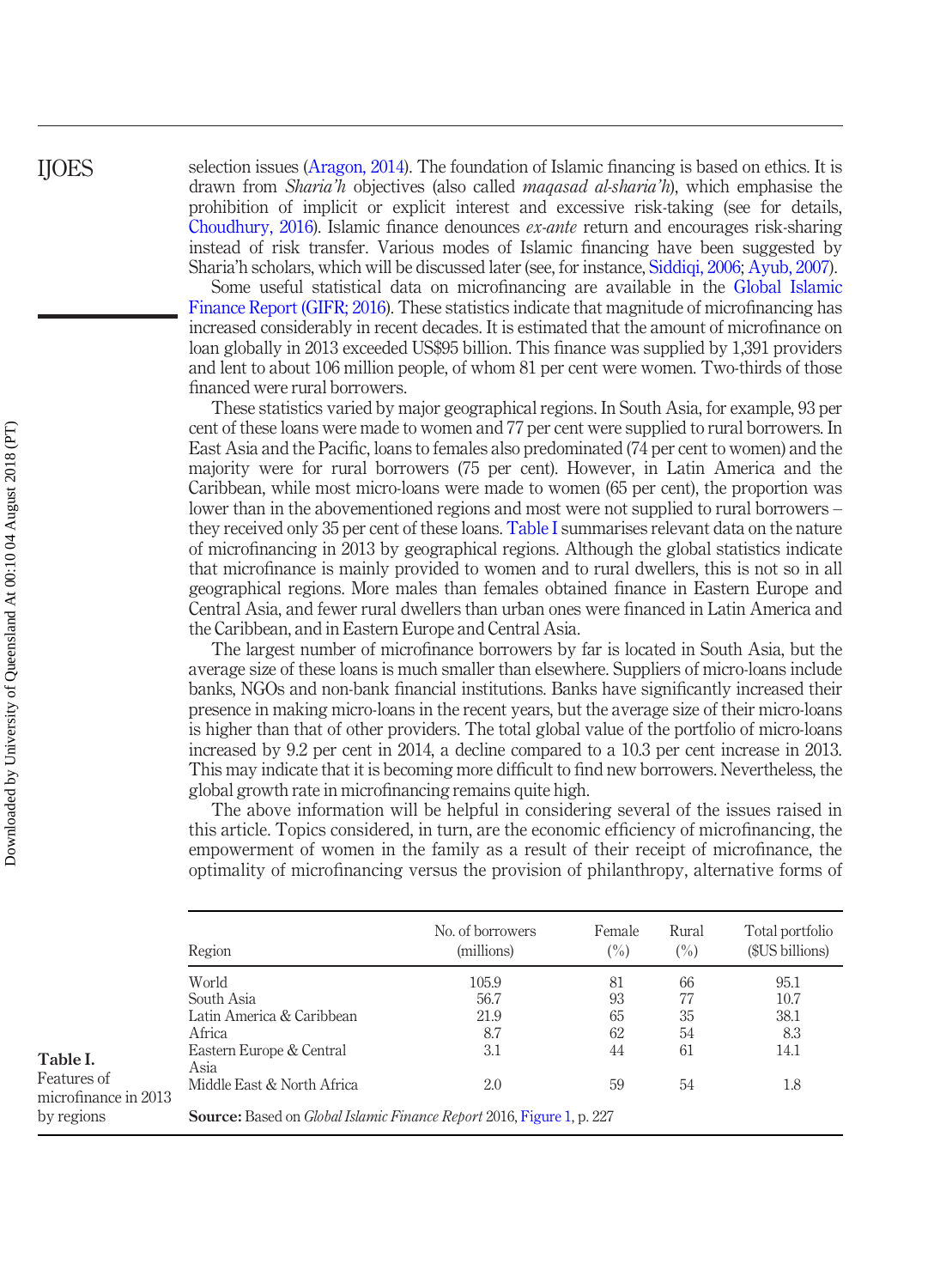finance to microfinance, Islamic microfinancing and preference for providing micro-loans Economics and to females rather than males. Several other relevant issues not mentioned by Becker and Posner are also raised, such as exploitation of the poor by local money lenders and others. The discussion is related to the results obtained from focus group discussions with women from four rural villages in the Sindh District of Pakistan ([Tisdell](#page-21-1) *et al.*, 2017). These women all worked in agriculture and their households owned little or no land and few other assets.

2. The economic efficiency of microfinancing

[Becker and Posner \(2009\)](#page-19-0) argue that microfinancing is a relatively efficient means for assisting the poor. Both he and Posner point out that the interest rates on micro-loans are high, even though they are not as high as those charged by commercial lenders. The high interest rates charged for microfinance are seen by Becker and Posner as a positive mechanism for rationing the limited amount of aggregate microfinance available to borrowers. They argue only those borrowers who feel confident that they are likely to obtain a sufficient return to cover the interest on a loan plus the repayment of principal are likely to want to borrow. In practice, however, this self-selection process is far from perfect. Sometimes, the poor borrow in desperation and become locked into a vicious cycle of indebtedness. Moreover, they are frequently ignorant about returns on their investing [\(GIFR, 2016](#page-19-4), p. 231). In addition, loans may be used to fund consumption rather than incomegenerating activities, even though the borrower sometimes purports otherwise. The latter is a moral hazard problem.

Becker overlooks the fact that poor local households are likely to be more dependent on local money lenders and other commercial local sources of finance in the absence of microfinancing institutions. These local markets are imperfect and can result in monopolistic or oligopolistic behavior on the part of lenders and are likely to be more exploitative of borrowers than microfinance "markets" [\(Meyer, 2002](#page-20-0)). An increase in the number of providers of microfinance should, in principle, result in greater competition and economic efficiency in their supply, according to neoclassical economic theory, that is, reduce the monopolistic power of local money lenders. However, perfect competition is not assured by this development. Because of transaction costs, local money lenders can retain significant monopolistic power. However, they can be very flexible in enforcing loan conditions and often do not impose extra charges for late payment. Furthermore, high interest rates are still charged by many microfinance institutions and these, in some cases, have resulted in social distress and trapped borrowers into a vicious cycle of poverty owing to indebtedness, which has ultimately led to many suicides [\(Banerjee and Jackson, 2017](#page-19-5); [Associated Press, 2012](#page-19-6)).

Becker in [Becker and Posner \(2009,](#page-19-0) pp. 348-349) states:

If private groups want to make gifts to rural women in poor countries, making them through micro-loans is a much better way than many alternatives. Loans at considerable interest rates help donors select from a large number of persons who believe they deserve help. By requiring recipients to engage in productive activities that yield enough returns to pay interest and repay principal, micro-loans in effect help those with ideas and willingness to work hard. What better way to choose among too many people who are really poor?

He points out that he believes it always to be best to reward people who are willing to help themselves. However, this overlooks the fact – as is evident from [Tisdell](#page-21-1) *et al.* (2017) – that those who are the poorest:

ethics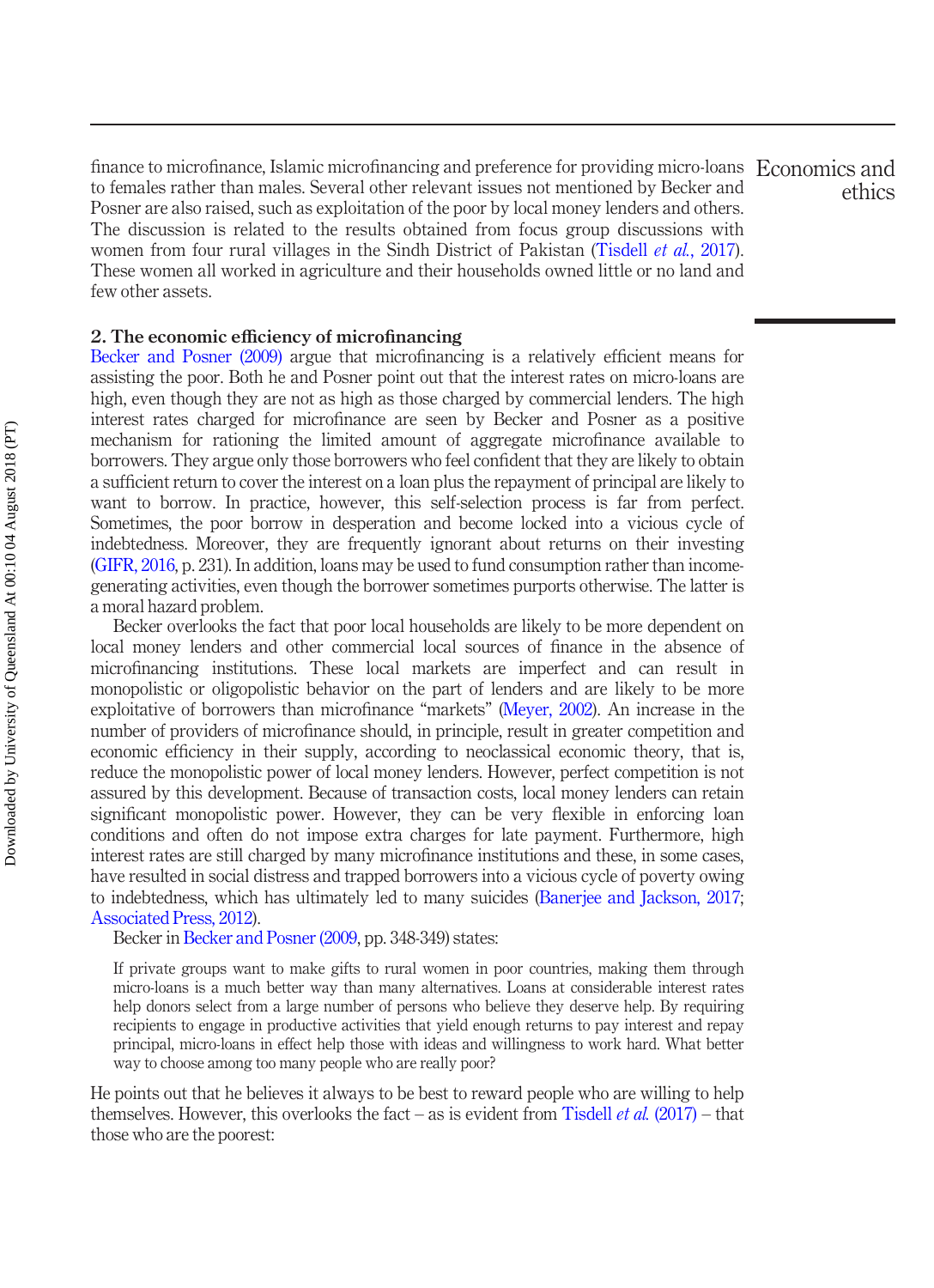#### often lack the means to help themselves and to engage in economic entrepreneurship;

- cannot afford to assume the risks associated with economic entrepreneurship; and
- often spend so much time in ensuring their survival that they have little or no time left for social forms of entrepreneurship, such as establishing social networks, that may bring them economic advantages. Their scope for social entrepreneurship is restricted by their economic poverty.
- In addition, they are often quite ignorant about their productive and economic opportunities.

Also, Becker's statement overlooks the fact that many micro-loans are either used overtly or surreptitiously for consumption. The question also arises of the extent to which economic efficiencies should be tempered by the needs of the very poorest households. For example, should some of the extremely poor who possess very few resources be given loans at a more favorable interest rate than the less poor, or even gifts? How can other financial instruments such as charity and ethical financing (e.g. interest-free and risk-sharing financing) improve economic efficiencies through various innovative financial products, which are equitybased, such as profit- and loss-sharing (see, for example, [Kustin, 2015](#page-20-1); [Ahmed, 2014;](#page-19-7) [Obaidullah, 2015](#page-20-2); [Hassan, 2014;](#page-20-3) [Rahman, 2013\)](#page-20-4)? This will be discussed in a section about philanthropy versus microfinancing.

Unlike NGOs, banks and many financial institutions are unable to show much compassion in making microloans because of their obligations to shareholders or owners. They are basically profit-making bodies.

#### 3. The empowerment of women within the family as a result of their access to microfinance

Posner in [Becker and Posner \(2009](#page-19-0), p. 348) states that the available evidence indicates that women who obtain microfinancing improve their status in the family and increase their bargaining power. He asserts:

[...] this shows up as an increase in the education of daughters and also sons, greater spending on medications and on women's assets, like gold, in families who have women who borrow under [...] [microfinancing] programs.

This may be so, but it is unlikely to be the case when women take loans as fronts for husbands and other male relatives of their family, as did women from Sanwalo Khan Jamali village in the Sindh Province of Pakistan, as reported in [Tisdell](#page-21-1) et al. (2017). On the other hand, they found that the women from Gagri village in Sindh Province took loans, which they themselves used for productive agricultural purposes. In all probability, this raised their status within their families. Nevertheless, the possibility should not be dismissed that some males in the household of women who are able to improve their economic situation may resent the growing empowerment of these women and react negatively to it. On the other hand, if micro-loans taken by women are unprofitable and result in greater financial stress in the family, this can have similar effects.

In fact, in strongly patriarchal societies, such as that of Pakistan, it has been argued (in contrast to Becker's assertions) that the availability of microfinance tends to disempower women (Zulfigar, 2017, p. 161). [Banerjee](#page-19-8) *et al.* (2015) concluded from an empirical study in India that increased access to microfinance did not improve the health and educational status of women, nor increase the availability of consumer goods to them, and failed to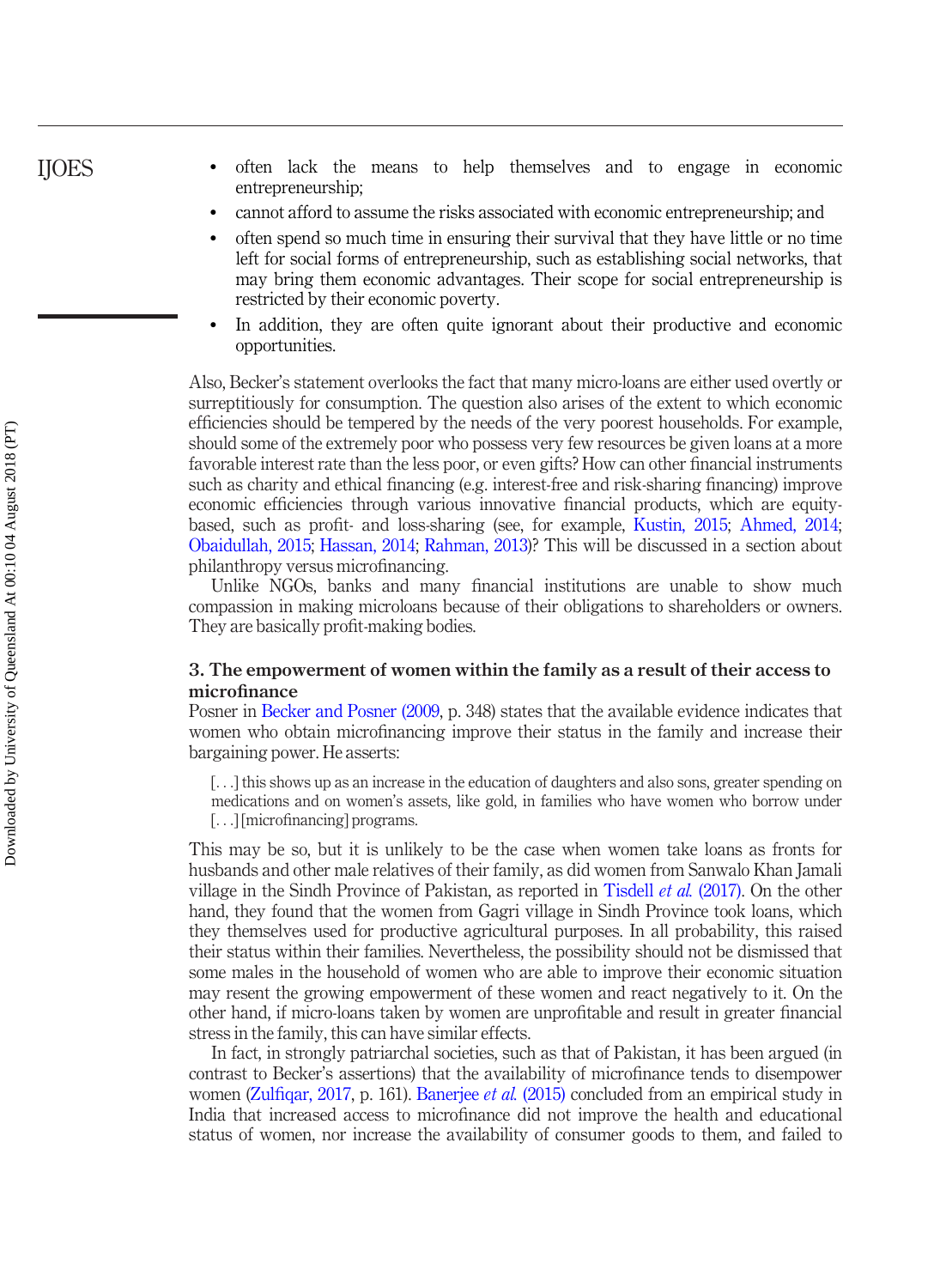enhance their role in decision-making within the household. Possibly, however, one should Economics and not generalise from these results. The relationships involved may be situational. They are likely to depend on the nature of the patriarchy in the society concerned. If men have strong control over all the finances in the household (including loans to its female members and income earned as a result), then micro-loans are likely to do little to empower women. Nevertheless, in some cases, they do increase their self-esteem and confidence. However, this is not always the case. The situation needs closer examination at the grassroots level.

ethics

#### 4. Economic efficiency of microfinancing versus the provision of philanthropy

Like Becker, Posner also believes that microfinancing is preferable to philanthropy, that is, it is better than the provision of gifts and grants to assist the poor [\(Becker and Posner, 2009](#page-19-0), p. 350). He adopts the same type of selective efficiency argument as Becker, namely, only those with sufficient economic prospects will seek microfinance. There is evidence from a survey of rural women in Pakistan that self-selection by borrowers does occur [\(Tisdell](#page-21-1) et al., [2017\)](#page-21-1). Nevertheless, it is not a perfect process. Some who may benefit from such loans may fail, for example, to apply for them because of their lack of knowledge of the profitability of opportunities available to them. Furthermore, as pointed out above, other deficiencies in selfselection occur, for example, some loans are applied for to finance unprofitable projects, often because of the ignorance of borrowers.

It is important to note that many different forms of philanthropy or charity are widely used as microfinance tools in developing economies (such as Malaysia, Indonesia, Pakistan and Sudan) and the popularity of these financing schemes is increasing rapidly ([Kustin,](#page-20-1) [2015\)](#page-20-1). Whether and to what extent these emerging financing models fulfill the efficiency criteria still needs to be explored.

We should also distinguish between two types of economic efficiency, namely, the efficiency of the sorting process for those demanding loans (transaction costs), and the economic efficiency in the allocation (distribution) of the limited amount of available funds. The main focus of Becker and Posner is on the efficiency of the allocation process. From a resource allocation point of view, in a perfect market for microfinance (according to neoclassical economic theory), the rate of interest on micro-loans ought to be the same for all such loans involving the same degree of risk. At least, this is so if the Kaldor–Hicks (also known as the potential Paretian improvement) criterion is adopted. The Kaldor–Hicks criterion is that an economic activity or change is socially desirable if gainers from this activity or change could compensate any losers and remain better off than before the change. This criterion favours economic growth ([Tisdell, 2009\)](#page-21-3). [Posner \(1981\)](#page-20-5) argues that its application is morally justified but his point of view is questionable [\(Rawls, 1971\)](#page-20-6). The sorting problem is one involving transaction costs whereas the second involves the objective of obtaining the highest return on the aggregate amount of microfinance distributed.

Sorting inefficiencies that arise owing to transaction costs may (in principle) be overcome, to some extent, through the presence of moral values, as Adam Smith pointed out in The Theory of Moral Sentiments ([Smith, 1971](#page-21-4)). Smith was of the view that abiding by the virtuous rules of "One Creator" would lead to fairness and justice. This is also a tenet of Islamic financing systems ([Mirakhor and Askari, 2010\)](#page-20-7). One of the distinguishing features of Islamic finance is that it emphasises compliance with contractual obligations by promoting the trust element. Trust-building not only promotes social harmony but also reduces the monitoring cost of contracts. Moreover, some Islamic financial rules provide a basis for redistributing income and wealth in a society and are important in achieving social justice. The different forms of Islamic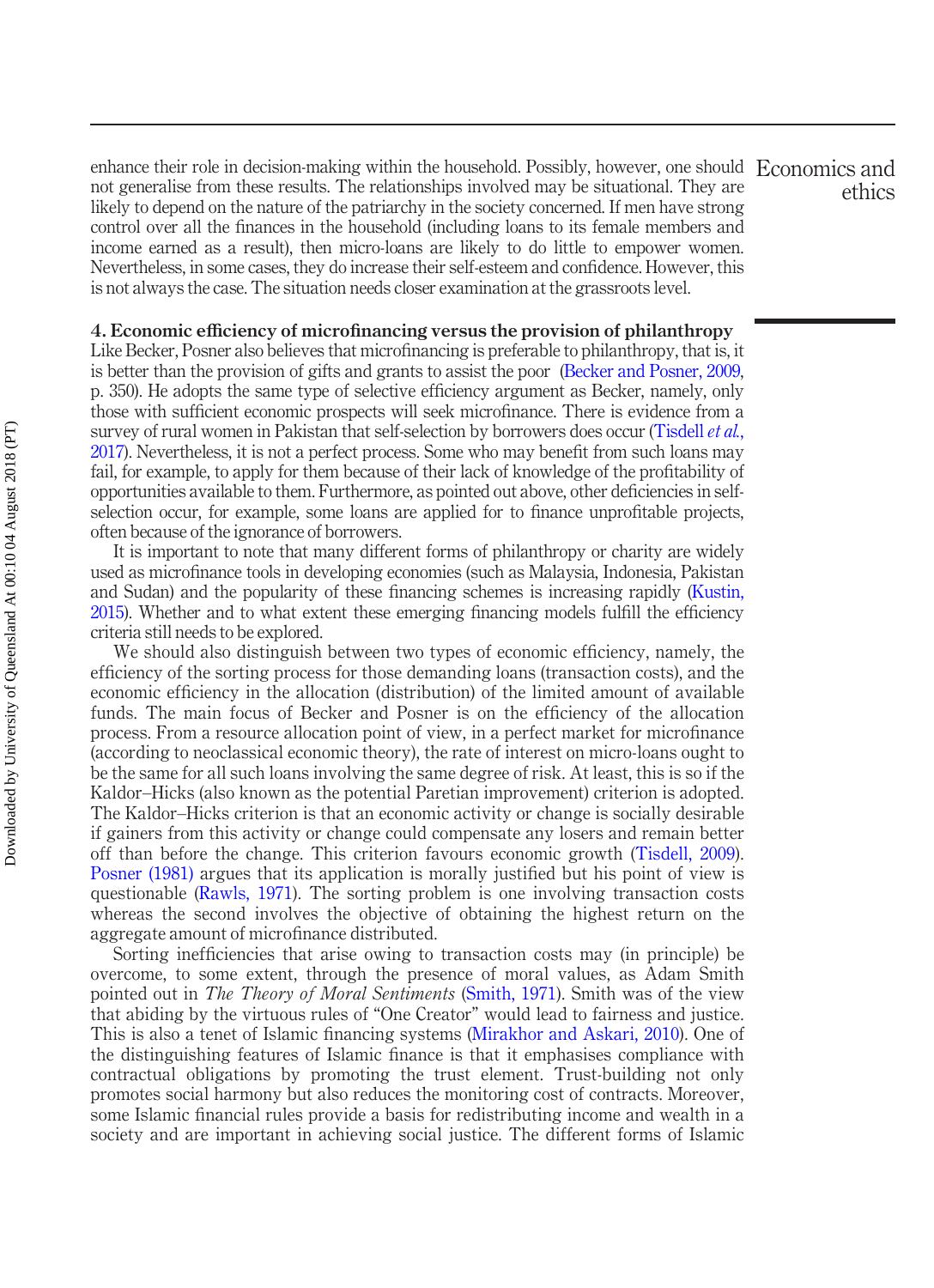financing are discussed later. However, moral values often fail to prevail in the provision of finance, both in Muslim and non-Muslim countries. In practice, microfinance markets are far from perfectly competitive. It is, therefore, unlikely that funds will be distributed so as to maximise the return on their aggregate amount. Moreover, the rate of interest on micro-loans may not be ideally adjusted to allow for variations in the risk of such loans. Ignorance about the real risk and social prejudice may influence the disbursement of such loans. Therefore, market-based systems can fail to achieve economic efficiency.

Note that the Kaldor–Hicks concept of economic efficiency does not take into account the desirability or otherwise of the income distribution effects associated with its attainment. When this factor is taken into account, there can be a case for providing micro-loans to the poorest members of a community on more favorable terms to those who are less poor, but still poor. This is particularly so when the poverty of the poor is not of their own making. This is suggested, for example, by [Rawls \(1971\)](#page-20-6).

In any case, most NGOs providing micro-loans seem to adopt a mixed approach: some of their loans are virtually on commercial terms, some are at reduced rates of interest and some of their support is purely charitable or philanthropic. For example, this is so in the case of the Sindh Rural Support Organisation. Posner suggests that a mixed strategy of this type is adopted by the Grameen Bank. The possible reasons for this mixed strategy will be discussed in the next section.

The main message of Becker and Posner is that providing charity to the poor is likely to be at the expense of economic efficiency, in the two senses stated above. Their position is not surprising. Posner, for example, has strongly advocated the application of the Kaldor–Hicks criterion as a desirable (just) approach to economic policy ([Posner,](#page-20-5) [1981, 1985](#page-20-8)). The main reason he favours it is his belief that its application will result in maximum economic growth and eventually will provide an economic benefit to all. In effect, he supports the "trickle-down" thesis, that is, the poor will eventually be lifted out of poverty by macroeconomic growth. However, this view is deceptive because there is no guarantee that losers from such an approach will be eventually compensated as a result of the stimulation of economic growth, and many of those adversely affected by an economic change may be dead before the trickle down occurs.

While Becker's view that preference should be given to the poor who are prepared to help themselves, this disregards the fact that most of those in severe poverty are unable to help themselves because of their lack of resource endowments. They are so strongly trapped in poverty, it is almost impossible for them to escape because of their economic circumstances. Most have inadequate resource endowments and entitlements as has been pointed out by [Sen \(1992\),](#page-20-9) and this restricts their economic capabilities.

Some individuals may be poor owing to circumstances beyond their control, but others may be poor because of their own decision-making. Sometimes, the former are regarded as the "deserving poor", and the latter not so. Rawls' principle of justice ([Rawls, 1971](#page-20-6)) suggests that extending assistance to the former group, for example, the handicapped, would be justified as being in their poor situation is a chance event. Similarly, it can be argued that doing likewise for those who owe their poverty to social constraints is justified. Thus, one would expect both Rawls and Sen to reject the ethical approach to economic policy adopted by Becker and Posner.

Considering the opposing views, an intermediate position is probably the most tenable. Compensating the poor entirely for their disadvantage by gift-giving may severely restrict the prospects for economic growth, but some compensation seems justified on ethical grounds. If, as a result of this compensation, the poor are able to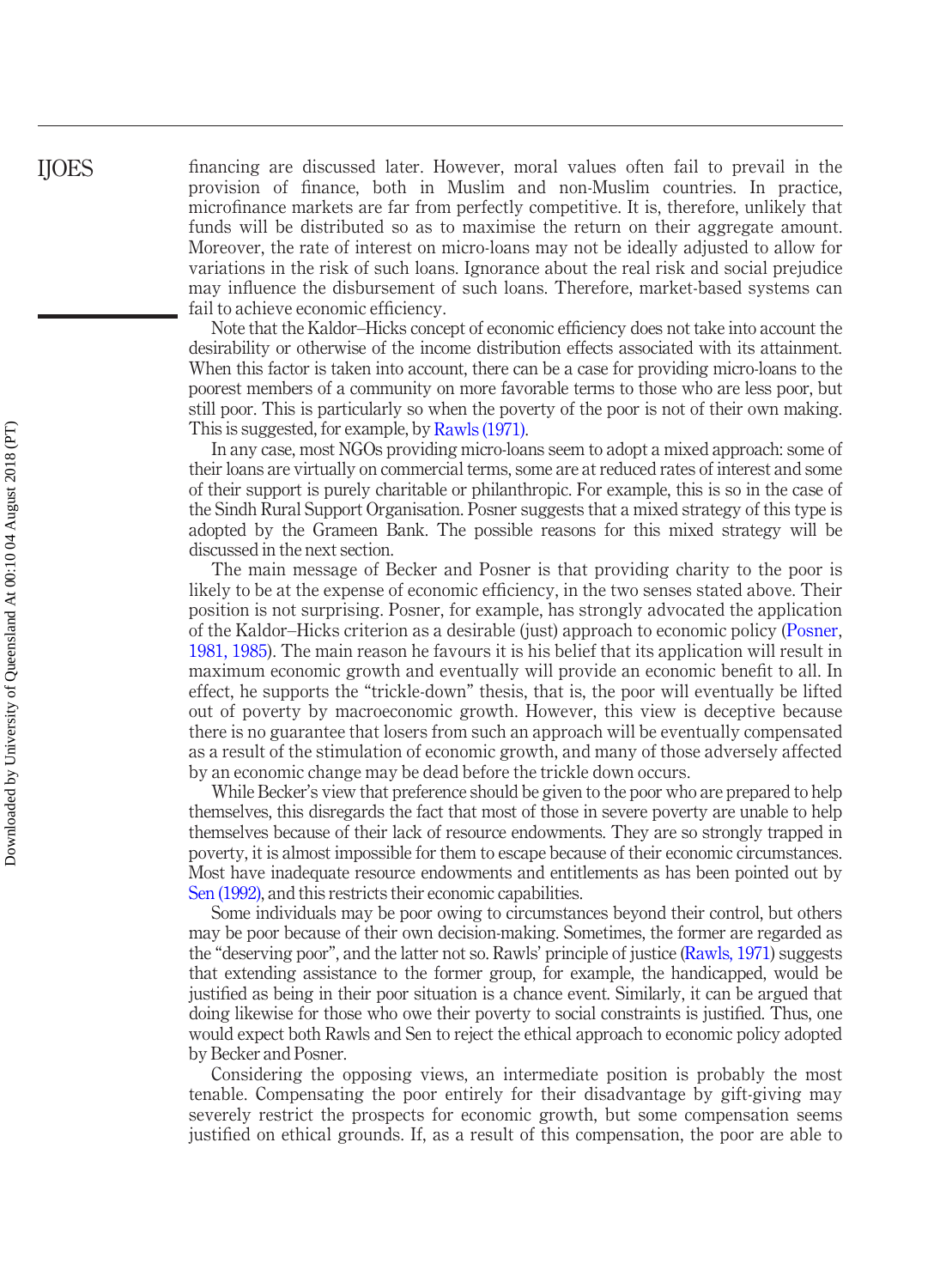significantly increase their productivity and their incomes, then the case for assisting Economics and them by means of some charity is strengthened. ethics

#### 5. To what extent are high interest rates and short-term loans for microfinance justified and why do they occur?

Most NGOs providing micro-loans seem to charge high interest rates on most of their loans, and these loans are usually for short periods. This may partly reflect the risk of default of repayment and the transaction costs involved in making and managing such loans. In addition, this may be done, as was discussed above, because of the type of allocation (rationing) and sorting role played by interest rates in selecting borrowers.

It should, however, be noted that NGOs that provide financial assistance engage in a broad range of policies to deliver that assistance. On one end of the spectrum are those that are purely philanthropic, and at the other end of the spectrum are those that expect to receive a positive economic return for their assistance. Many NGOs providing micro-loans have a mixed portfolio of assistance. For example, some loans are made at commercial and near-commercial interest rates, others at concessional rates and a portion of their portfolio may also consist of gifts or donations to the needy. This seems to be so of the Sindh Rural Support Organisation ([Tisdell](#page-21-1) et al., 2017). Some NGOs even provide microfinance completely free of charge (e.g. interest-free) or equity sharing (of profit and loss). The proportion of high-interest loans in the portfolio of NGOs varies. [Becker and Posner \(2009\)](#page-19-0) suggest that even in the case of the Grameen Bank, it could be quite high.

What factors (other than those mentioned above) might motivate microfinancing NGOs to charge high interest rates on their loans? Their prime aim might be to survive as an organisation (remain solvent) and in many cases, to grow in size. Provided the rate of default on high interest loans is not too high, charging high interest rates would help them to achieve these objectives.

This strategy would also help them to sustain or increase the size of their pool of funds for lending to the poor. Thus, over time, this policy would contribute to sustaining or increasing their level of financial support to the poor; even though the poorest families are likely to miss out on funding because they are unable to service loans, as a result of their inability to pay high rates of interest. Nevertheless, most microfinancing NGOs are not completely self-funded – they rely for varying portions of their funds on donations and sometimes government transfers. One would expect this to be taken into account in their strategies for assisting the poor.

While some of those donors to microfinancing NGOs may feel that the ethical views expressed by Becker and Posner are desirable, others may subscribe to a more philanthropic or charitable ethics. To increase the likely level of their receipt of donations, some microfinancing NGOs include philanthropic assistance in their portfolios. In certain cases, this portion of their portfolio may be given priority in advertising to attract donations from philanthropic donors. In practice, the financing and the financial strategies of NGOs providing development assistance cover a wide spectrum.

Two other aspects of micro-loans are worth considering. These are the length of time for which they are given and the schedule of repayments. Many such loans seem to be for a period of one or two years and repayments are often required very soon after the loan is given [\(Tisdell](#page-21-1) *et al.*, 2017). The latter can cause cash flow problems for loan recipients because many investments take some time before they yield a significant return. Consequently, investments that yield a quick return tend to be favoured and/or loans to borrowers who are able to cover initial cash flow shortages by drawing on other sources, for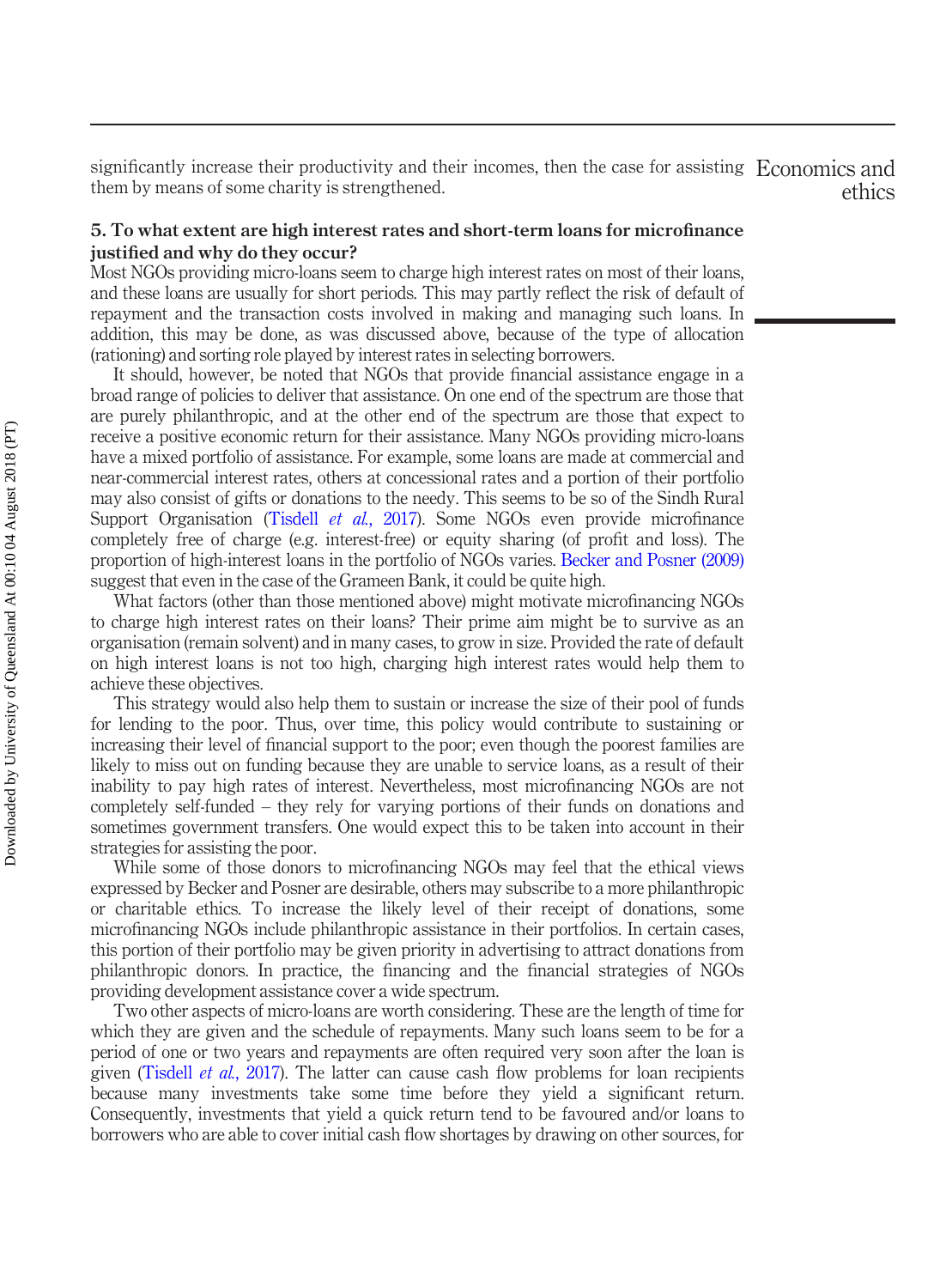example, by selling some other assets. The repayment conditions for many micro-loans can be expected to deter individuals from the poorest households from seeking such loans.

Because interest rates on many micro-loans are high, 30-40 per cent, per annum, is typically charged by microcredit institutions. According to the Global Islamic Finance Report 2016, returns on any investment of these funds must be higher than this to provide a positive yield. Such returns are frequently hard to achieve, and consequently taking such loans can add to the financial difficulties and the poverty of poor borrowers. The risks of this happening are particularly large when borrowers lack the ability to forecast the return on their investment. When financial difficulties of this nature arise, some micro-borrowers seek continuing loans and their cycle of indebtedness continues.

There is also the additional complication that some micro-loans are taken for the purchase of consumption goods and yield no return. This can make it extremely difficult to repay micro-loans supplied to poor borrowers. Moral hazard exists. Lenders may obtain a loan on the understanding that they will use it for an investment project but instead use it for consumption purposes.

Furthermore, principal-and-agent problems can arise. Agents of bodies making microloans may out of self-interest entice potential borrowers to take loans even though they know that borrowers can be expected to face financial difficulties as a result. This raises the question of the moral responsibility of the agent. There is also the additional problem that the agent may have little idea of the expected return on the investment to be financed and consequently can finance unprofitable projects.

#### 6. Alternative forms of financing to institutional microfinancing

[Becker and Posner \(2009\)](#page-19-0) briefly consider alternative sources of financing to microfinancing as means for poverty alleviation. Posner discusses:

- commercial lending;
- family or clan loans; and
- equity financing.

He claims that the ability of and the willingness of commercial institutions, such as commercial banks, to engage in microfinancing, is very limited – virtually non-existent. This is because of the high transaction costs involved in the making of such loans. These costs arise partly from the formality of their procedures. Prudential requirements and obligations to their shareholders also limit the willingness of these institutions to provide micro-loans. Thus, they do not service the same "markets" as microfinancing NGOs. Nevertheless, there can be some overlap in competition between banks, NGOs and other institutions for the supply of micro-loans to borrowers.

The second possible source of micro-loans for the poor mentioned by [Becker and Posner](#page-19-0) [\(2009\)](#page-19-0) are family or clan loans. These involve little transaction costs. The extent to which such loans are likely to be substitutes for microfinancing by NGOs is probably quite limited because many poor families and clans have no surplus funds. Nevertheless, they can be important in some societies. There is evidence of this among the Kirghiz minority located in Western Xinjiang, China (Hong et al.[, 2017\)](#page-20-10). Furthermore, in some societies, family or clan loans may be less available to women because of local social customs. These types of loans are unable to completely substitute for the missing "market" niche filled by the microfinancing of NGOs. This is so even though microfinance markets themselves are not perfect ([Honohan, 2008](#page-20-11)). Despite this, the growth in charity-based microfinancing has been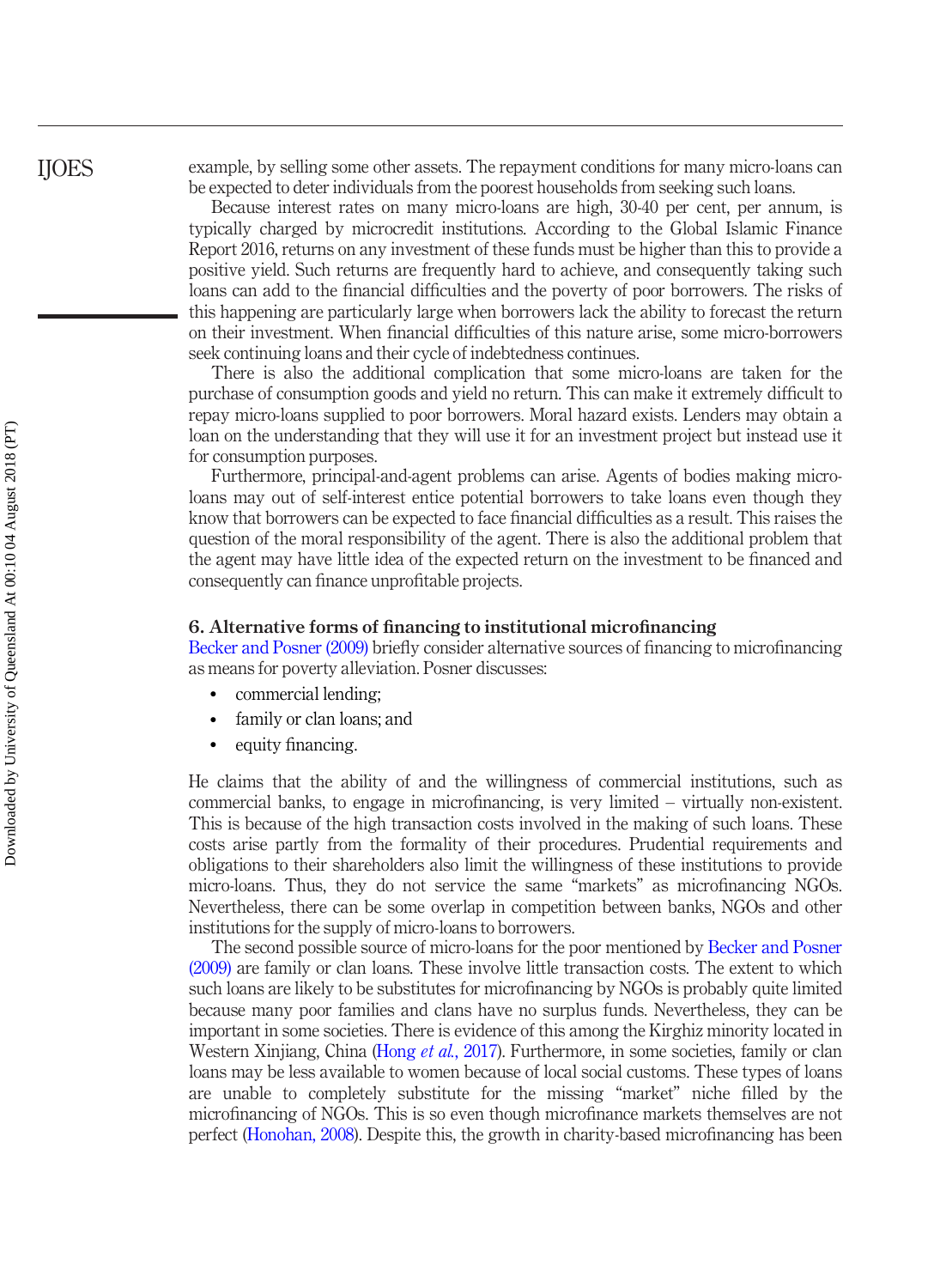tremendous in recent years and continues to increase in many Muslim dominated countries Economics and in Asia, the Middle East and Africa. ethics

Posner expresses a preference for equity financing or joint venture financing but considers that this is likely to be uneconomic for micro-loans intended to assist the poor. This is so because the transaction costs experienced by the provider are likely to be high. Also, the client may have an incentive to "hide" the real return on the investment from the financier. However, some microfinancing NGOs may include some equity financing in their assistance portfolios. See, for example, the importance of *musharaka* and *mudaraba* financing shown in [Table II](#page-9-0) in the next section.

While Posner's classification of possible sources for microfinancing is a useful introduction to the subject, it does not provide in-depth analysis. For example, only limited attention is given to the evolution of hybrid microfinancing institutions. In Pakistan, for example, some microfinancing NGOs have spun-off microfinance banks (such as Tameer Bank) as separate entities (Zulfi[qar, 2017](#page-21-2)). These banks specialise in small loans, attach conditions to loans that reduce the bank's risk of loss if there is default, and these banks are, in general, profit-oriented. Posner might no doubt welcome such a development on economic efficiency grounds.

Whether this development reduces the amount of micro-funds available to women is unclear. Zulfi[qar \(2017\)](#page-21-2) argues that it does. The extent to which a gender substitution effect occurs, or does not, needs more investigation.

The general picture emerges that loans made by microfinancing NGOs and other bodies provide a supply of funding to the poor, which, otherwise, would be missing owing to market and social failures. This extra supply can (but need not) be economically beneficial.

#### 7. Islamic microfinance: a significant addition to microfinancing

philanthropic financing; <sup>(b)</sup>May not exactly add to 100 because of rounding Source: Based on Figure 6 in Global Islamic Finance Report 2016

The foundations of Islamic finance are based on *Sharia'h* objectives *(magasid)*, and ethics are embedded in its core principles. The main objective of Islamic finance is not only to avoid "riba" (interest) and "gharar" (uncertainty and risk) elements, but also to achieve social justice and welfare- also called *magasid al-Sharia'h* ([Ayub, 2007](#page-19-3); [Siddiqi, 2006](#page-21-0); [Iqbal](#page-20-12) [and Mirakhor, 2017\)](#page-20-12). The prohibition of "riba" is manifested to avoid social exploitation and preserving the property rights, whereas the prohibition of "gharar" is aimed at avoiding risk and uncertainty that could exploit the parties involved in the sale/purchase transactions or contracts. Both features of Islamic finance adhere to justice and fairness and encourage the risk bearing by all parties involved in transactions rather transferring it on one party (i.e. the borrower; see for details, [Choudhury, 2016;](#page-19-2) [Chapra, 2000](#page-19-9); [Iqbal and Mirakhor, 2013\)](#page-20-13).

| Type <sup>(a)</sup>                                                                                     | Amount of portfolio US\$ millions | (%)            |  |  |  |
|---------------------------------------------------------------------------------------------------------|-----------------------------------|----------------|--|--|--|
| Murabaha                                                                                                | 413                               | 66.29          |  |  |  |
| Qard hassan                                                                                             | 156                               | 25.04          |  |  |  |
| Musharaka and Mudarabah                                                                                 | 40                                | 6.42           |  |  |  |
| Salam                                                                                                   | 2                                 | 0.32           |  |  |  |
| Other                                                                                                   | 12                                | 1.93           |  |  |  |
| <b>TOTAL</b>                                                                                            | 623                               | $100.00^{(b)}$ |  |  |  |
| Notes: (a)Only includes finance requiring at least repayment of the capital or similar. Excludes purely |                                   |                |  |  |  |

<span id="page-9-0"></span>Table II. Estimates of Islamic microfinancing by type in 2016: value and percentages of the total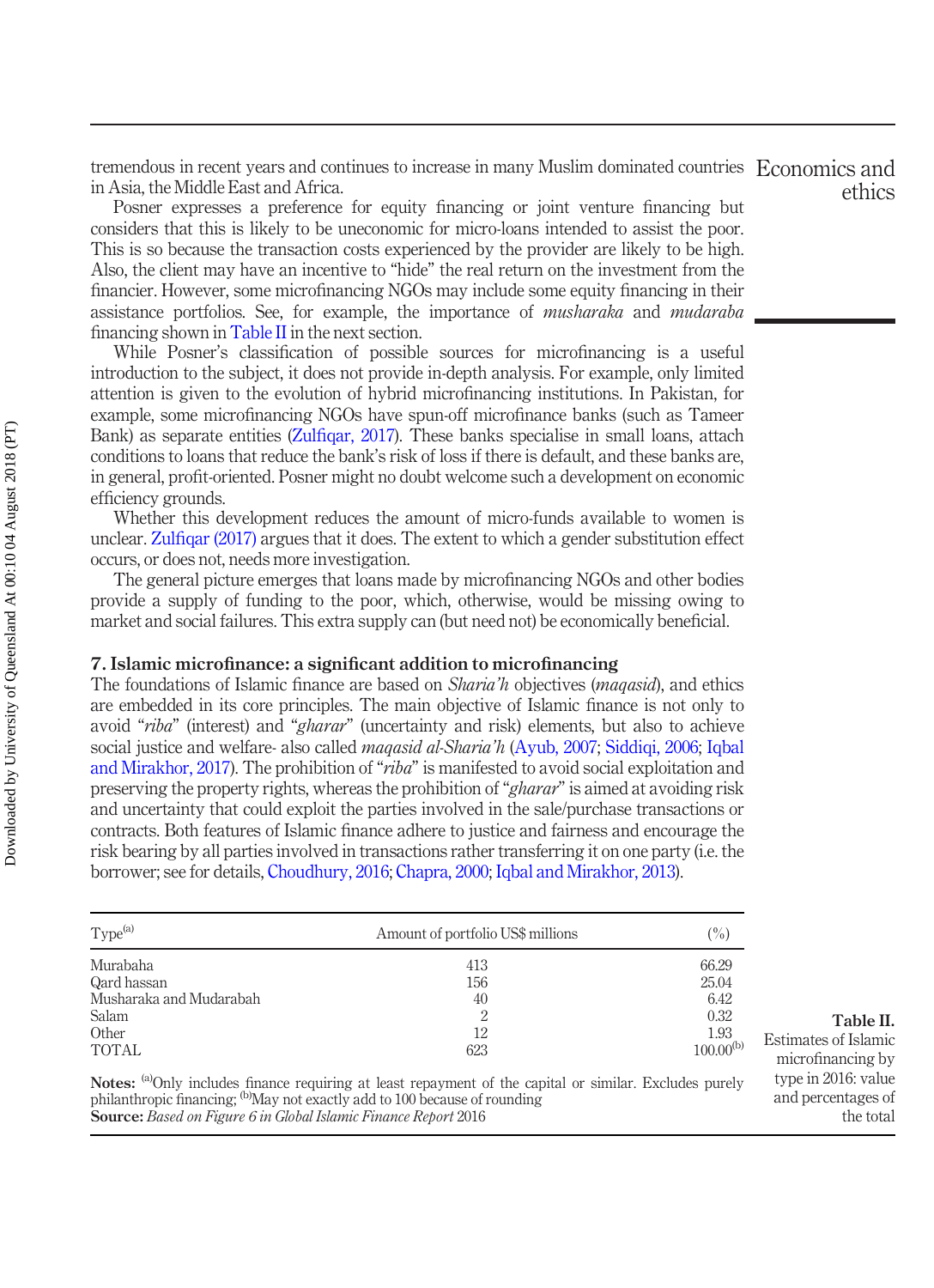The foundations of Islamic financing are built upon the theory of oneness of God (Tawhid), which emphasises unified social actions to safeguard justice and fairness. Given the complex nature of financing products and its mechanism, the embeddedness of ethical considerations (e.g. morality) is imperative to ensure justice, fairness and trust in financial transactions, which is at the core of Islamic financing ([Choudhury, 2016;](#page-19-2) [Iqbal and](#page-20-12) [Mirakhor, 2017\)](#page-20-12).

While conventional microfinancing mainly relies on debt-based transactions, Islamic microfinancing rests on asset-based financial transactions. Other instruments of Islamic microfinancing (such as *gard hassan, waqf* and *Zakat*) support the financial inclusion. According to Islamic codes of business (i.e. Sharia'h-compliant), returns on financial capital are prohibited because Islam only allows transactions that are based on tangible assets (goods or objects). Any transaction on financial capital bearing the element of interest (riba) [\[1\]](#page-18-0)is not permissible in Islam. In addition, Islam does not sanction any financial transactions that involve financial speculation and uncertainty to ensure that all activities (transactions) are socially productive and that they do not result in the exploitation of, or harm to, parties involved in those financial transactions [\(Khan and Phillips, 2010\)](#page-20-14). Another feature of Islamic finance is that it emphasises risk-sharing between financial institutions and their clients. It is desirable that all transactions in Islamic financing should be either asset- or equity-based. However, practices and principles can easily diverge.

Different forms of Islamic commercial microfinancing exist, as well as additional forms of providing charitable finance. A comprehensive list would include murabaha (cost-plus sale)[\[2\]](#page-18-1), *mudaraba* (trustee-partnership)[[3\]](#page-18-2), *musharaka* (joint-venture)[\[4\]](#page-18-3), *qard hassan* (benevolent or interest-free loan)[\[5](#page-18-4)], bai-salam (advance payment)[[6\]](#page-18-5), bai-muajjal (deferred payment)[[7](#page-18-6)], *Istisna* (sale contract of manufacturing related materials)[[8](#page-18-7)] and *ijara* (leasing) [\[9\]](#page-19-10). Other charity- and endowment-based (i.e. philanthropy) financing schemes are also in place in many Muslim countries, which include sadaqa (charity)[\[10](#page-19-11)], zakat (mandatory deductions from income)[[11](#page-19-12)] and waqf (Islamic endowment)[\[12\]](#page-19-13). For instance, the provision of financial services through charity funds (e.g. zakat and waqf) is being practiced in some countries as a mean of poverty alleviation [\(Obaidullah and Manap, 2017;](#page-20-15) [Hashim, 2007\)](#page-19-14). Similarly, some other contract-based financial products are being used in agricultural financing to combat food insecurity and poverty issues. A detailed discussion about the various Islamic modes of finance can be found in [Obaidullah \(2015\),](#page-20-2) ([Ahmed, 2002\)](#page-19-15), [Kustin](#page-20-1) [\(2015\)](#page-20-1), [Siddiqi \(2006\)](#page-21-0) and Ayub (2007).

Islamic microfinance is expanding rapidly by introducing innovative financial products to foster poverty alleviation. The social justice system of Islam offers various partnershipbased and other financial products (including profit- and loss-sharing and donor-driven strategies) to help eradicate poverty. Equity-based financing contracts are considered important instruments in Islamic finance ([Shaikh, 2017](#page-20-16); [Iqbal and Mirakhor, 2017\)](#page-20-12). Nevertheless, only a minority of Islamic micro-loans are made on this basis according to the [Global Islamic Finance Report \(2016,](#page-19-4) p. 240).

Although microfinancing initiatives in Islamic banking date back to the 1970s, the potential of Islamic microfinancing has been overlooked until recently. Despite the fact that there has been significant growth in microfinance products during the last two decades, the amount of Islamic microfinancing is still quite small compared to the global total. A survey by the Consultative Group to Assist the Poor (CGAP) indicated that in 2013, this form of financing amounted to US\$623 million (see [Table II](#page-9-0)), whereas the total global portfolio for microfinancing for 2013 was valued at US\$95.1 billion (see [Table I\)](#page-2-0). However, as pointed out in [GIFR \(2016\),](#page-19-4) the CGAP estimate is subject to significant uncertainty. Therefore, it should be treated purely as indicative.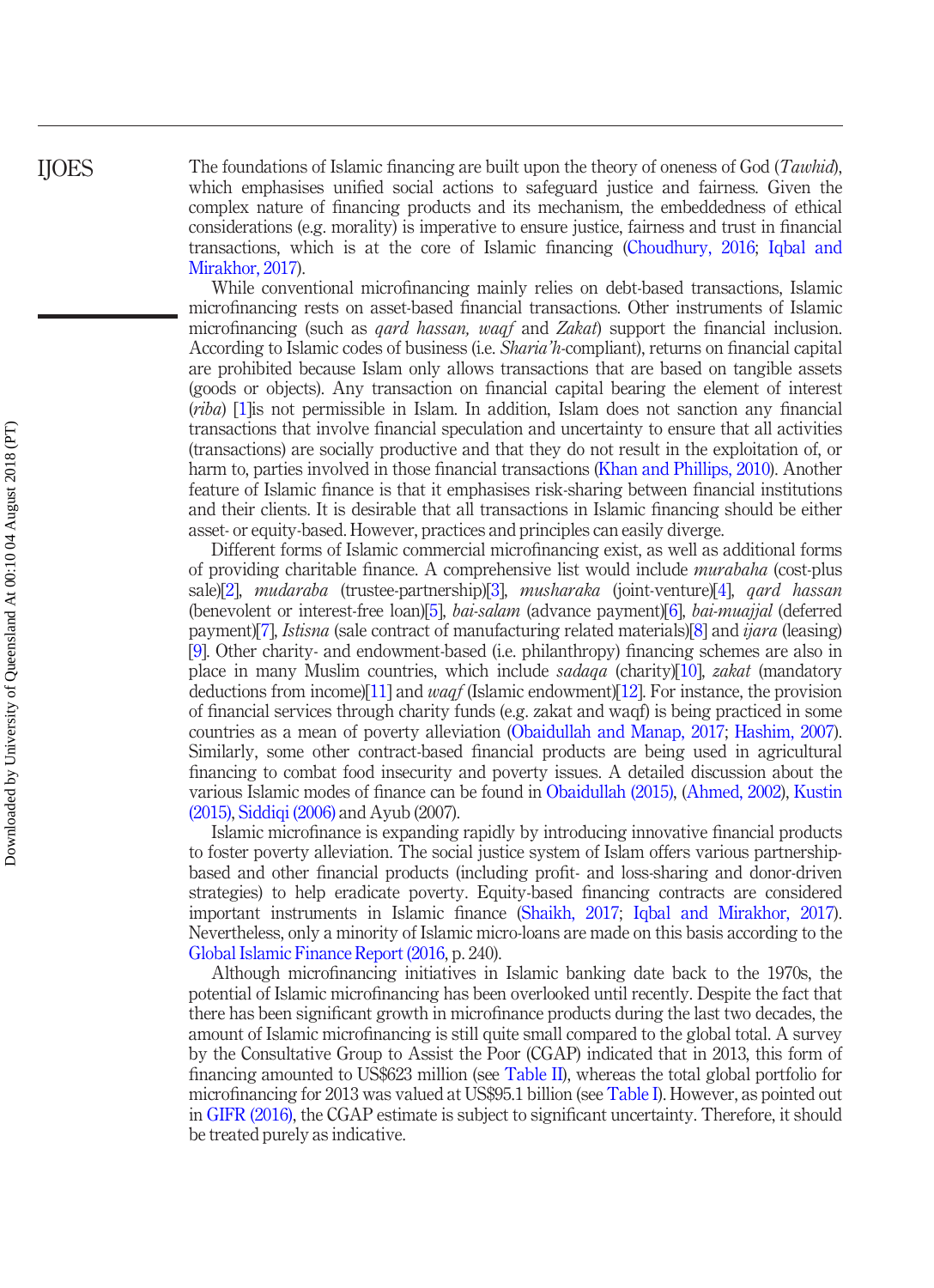[Table II](#page-9-0) provides an indication of the relative importance of different forms of Islamic Economics and microfinancing. In 2013, most Islamic micro-loans were based on *murabaha* contracts. It was estimated by CGAP that 672,000 clients relied on murabaha contracts and that the total amount of murabaha loans was US\$413 million, about one-third of the value of types of microfinance listed in [Table I](#page-2-0). *Murabaha* loans are based on the repayment of a fixed sum comprising the principal of the loan, plus the cost of servicing the loan and an addition for profit. It is a relatively transparent form of contract, but it does not ensure the absence of "excessive" charges. The second most important mode of microfinancing involved qard hassan arrangements.

*Qard hassan* is a type of benevolent loan for which the borrower is only obliged to repay the principal plus the administrative costs associated with the loan. Funds for such loans are, to a considerable extent, obtained from charitable donations. As a rule, such loans are only made to the needy. The sum involved amounted to about a quarter of the value of the portfolio listed in [Table II](#page-9-0) and assisted 192,000 clients, according to CGAP estimates. The terms and conditions of *murabaha* loans are largely market-determined, whereas qard hassan loans are based on compassion and contain a charitable element. Despite the phenomenal growth in Islamic microfinance in recent years, Islamic microfinance industry still accounts for just 1 per cent of the total Islamic financial industry [\(Islamic Financial](#page-20-17) [Services Board, 2016,](#page-20-17) p. 23).

Both *musharakah* and *mudaraba* are forms of equity-based financing, and as such would presumably have the approval of Becker and Posner, as discussed above. Under mudaraba contracts, the lender is expected to share profits with the borrower in a predetermined ratio. Financial losses are entirely borne by the lender. This is a type of joint venture arrangement and is susceptible to moral hazard [\(Siddiqi, 2006\)](#page-21-0). Musharaka arrangements are less subject to moral hazard and differ from *mudaraba* because both the capital provider and the service provider (e.g. farmer) share financial losses. Because of the risks involved and the need for the lender to vigilantly monitor use of the finance, these types of arrangements are a less common form of Islamic microfinancing than murabaha and qard hassan.

Salam is a specialised form of financing restricted to agriculture. Lenders offer farmers a cash advance in return for the purchase of the output of their crop at a predetermined purchase price. It accounts for a relatively small amount of Islamic microfinancing (see [Table II\)](#page-9-0). Questions can arise about how fair the predetermined purchase price is.

Though there has been a significant growth in Islamic financing, little of it has been focused on Islamic microfinancing; following the principles of Islamic finance is imperative to achieve one of the Islamic objectives of poverty alleviation. The foremost motive of Islamic banking theory is the provision of alternative modes of financing (e.g. profit-sharing), which should not only be interest free but also take into consideration ethics in financial contracts. However, the existing modes of Islamic financing (e.g. *Mudarabah*) are not much different from conventional financing, inherent problems of adverse selection and incentives mechanism (i.e. principal–agent problem), which need to be addressed ([Siddiqi, 2006\)](#page-21-0). In addition, most of the existing Islamic financing practices have been around credit-based instruments (e.g. *Murabha*), and little has been focused on the consideration of *Sharia'h* objective. Empirical evidence shows that currently Islamic financing modes are not functioning based risk-sharing (e.g. Mudaraba), rather price benchmarking of Islamic modes of finance is pegged with the conventional financing modes (Beck et al.[, 2013;](#page-19-16) [Chong and Liu, 2009](#page-19-17); [Khan, 2010;](#page-20-18) [Trad](#page-21-5) et al.[, 2017\)](#page-21-5). Drastic regulatory reforms to build the institutional framework are needed

ethics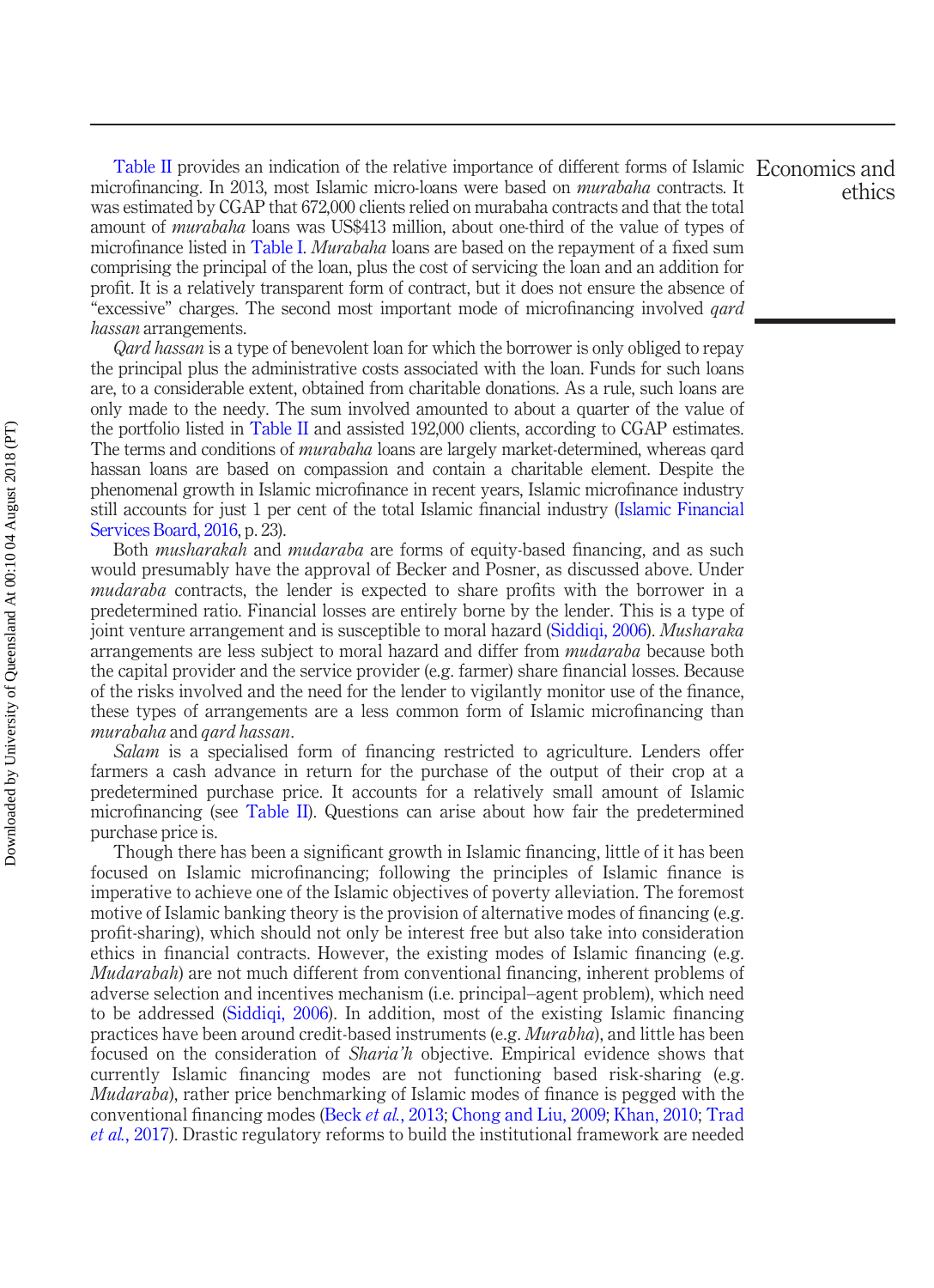to implement true Islamic financial system that adheres to ethical financing based on Sharia'h principles.

#### 8. Preference for female rather than male borrowers in microfinancing

Posner in [Becker and Posner \(2009\)](#page-19-0) points out that the majority of micro-loans are made to women rather than men. Reasons for this could include the following:

- females are more disadvantaged in obtaining loans than males;
- they are able to implement projects that will give a higher return than those of males, as claimed by [Naudé \(2011\);](#page-20-19)
- they are likely to be more diligent in their repayments than are males, according to [Becker and Posner \(2009\)](#page-19-0); and
- the "bias" in favor of females may be appealing to some of those donating to microfinancing NGOs.

Overall, in the absence of NGO microfinancing, the lack of availability of funds for femaleinitiated projects is likely greater than that for males. In other words, "market" failure is more prominent in relation to the demand of women for finance compared to that of men. Nevertheless, some poverty-stricken males may experience similar problems to females in obtaining finance. [Becker and Posner \(2009\)](#page-19-0) suggest that the financial needs of impoverished males should be given greater consideration in microfinancing.

In Pakistan, while females account for the largest proportion of borrowers from NGO micro-financiers, males predominate in the case of loans from microfinance banks (Zulfi[qar,](#page-21-2) [2017](#page-21-2)). Zulfiqar is concerned that the development of microfinancing banks in Pakistan might reduce the availability of micro-loans to women because microfinancing banks primarily have commercial goals. This substitution does not appear to have happened yet and may not occur. However, micro-loan banks will be more focused on profits in making micro-loans than NGOs and, therefore, less likely to take into account the impact of such loans on reducing poverty and are likely to have a higher proportion of the non-poor among their customers than NGO micro-financiers. While the development of micro-financing banks seems to favor males, this possibly does little to supply finance to the poorest males.

#### 9. To what extent can social networking contribute to the efficient provision and allocation of microfinance?

[Tisdell](#page-21-1) et al. (2017) have observed that a group of poor rural women in Pakistan who have been engaged in a significant amount of social networking (and were politically active) secured more micro-loans and other means of support for agricultural development than groups of women who were uninvolved or relatively inactive in this regard. It could be said that this poorer group amassed more social capital than the rest. That raises the question of whether it is economically desirable for other female groups which engage in little or no accumulation of this type of social capital to do so.

Apart from the fact that many of those who fail to engage in social networking to obtain development assistance do so because this is uneconomic for them ([Tisdell](#page-21-1) *et al.*, 2017), the larger the number engaged in social networking for the purpose of obtaining limited available microfinance, the higher will be the economic transaction costs incurred by potential borrowers. This is because establishing and maintaining social networks incurs a cost, for example, the opportunity cost of time expended on this activity. If the pool of funds available for micro-loans is limited, increased network competition can add to the overall costs experienced by potential borrowers in trying to obtain loans.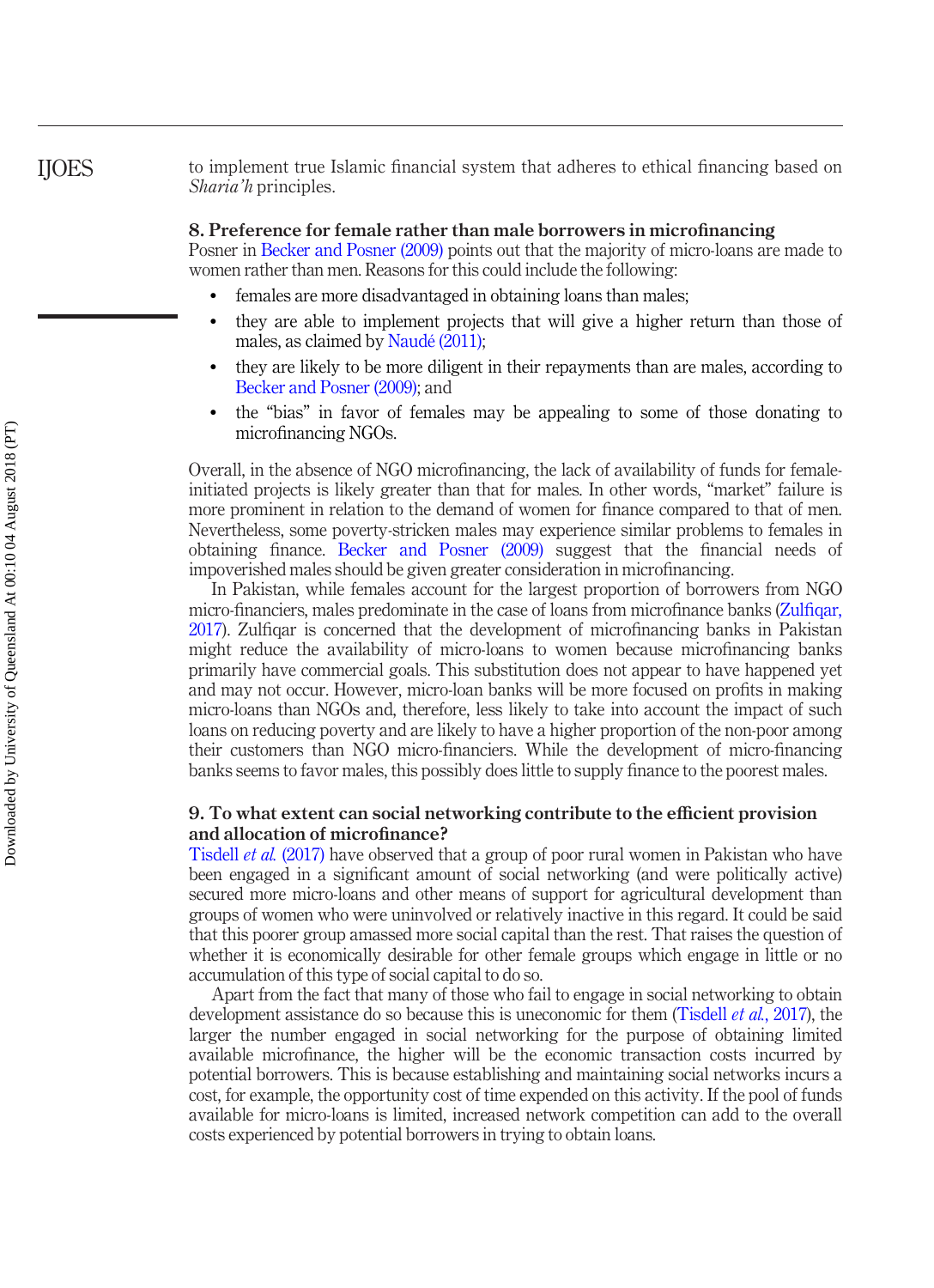However, it might be argued that this increased networking would provide extra Economics and information to financiers, reduce their transaction costs and consequently improve their allocation of micro-loans. This may, nevertheless, not happen. Those demanding microloans are likely to vary in the persuasiveness, and therefore, lenders would still have to sort out demands. Furthermore, the social connections of potential borrowers may bias the allocation of loans.

In assessing the value of social networks, it is necessary to keep in mind the fallacy of composition. Just because it is found in a sample that superior social networking has enabled some groups to obtain more microfinancing and economic development benefits than others, it does not follow that increased social networking by all will enable all to obtain an increased amount of microfinance or greater economic support for development. This appears to be frequently overlooked in studies of the value of social networking.

#### 10. What are the prospects of poor agricultural families escaping from poverty as a result of microfinancing?

The capacity of microfinancing to relieve poverty needs to be assessed in an economy-wide context. Although it can provide some relief from poverty, it is probably not a long-term solution to poverty reduction in situations where households own small amounts of land. Given the existence of positive economies of scale as a function of farm size in modern agriculture, those owning small amounts of land cannot take advantage of these economies. If they depend mainly on market sales to earn their income, they may find that in the longterm, their market supplies become increasingly uncompetitive with supplies from larger farms, thereby reducing their levels of income. In such circumstances, they can be expected to seek alternative employment, most likely off-farm. However, in developing countries, such as Pakistan, the opportunities for this are liable to very limited, unless the whole economy exhibits significant economic growth, as has happened in China. How the poor will cope with this situation is unclear. They may, for instance, revert to greater reliance on subsistence (non-market) strategies to survive. This possibility requires empirical investigation.

It is observed in some countries, for example, Pakistan, that land inheritance procedures are leading to increasing subdivision of land owned by families. This has reduced their livelihood opportunities and has made it more difficult for agricultural landholders to escape poverty.

#### 11. Further discussion

The purpose of this further discussion of microfinance is to add additional emphasis to the connection between neoclassical economics and the ethical assessment of microfinance by mainstream economists and to highlight some additional shortcomings in the contemporary literature evaluating the supply and use of microfinance. The latter includes the lack of attention to the role of microfinance in cooperative contexts, especially the failure of this literature to pay adequate attention to the family as a cooperative economic partnership. Apart from discussing the family (in this section) as a cooperative unit, other forms of joint venturing and cooperative partnerships are also given more attention, and the ethical obligations of lenders in making loans are considered.

#### 11.1 Mainstream economic assessment of microfinance is dominated by the neoclassical economic paradigm

The mainstream ethical evaluation of the provision of microfinance has been dominated by reliance on the neoclassical economic paradigm, as has been illustrated above by the

ethics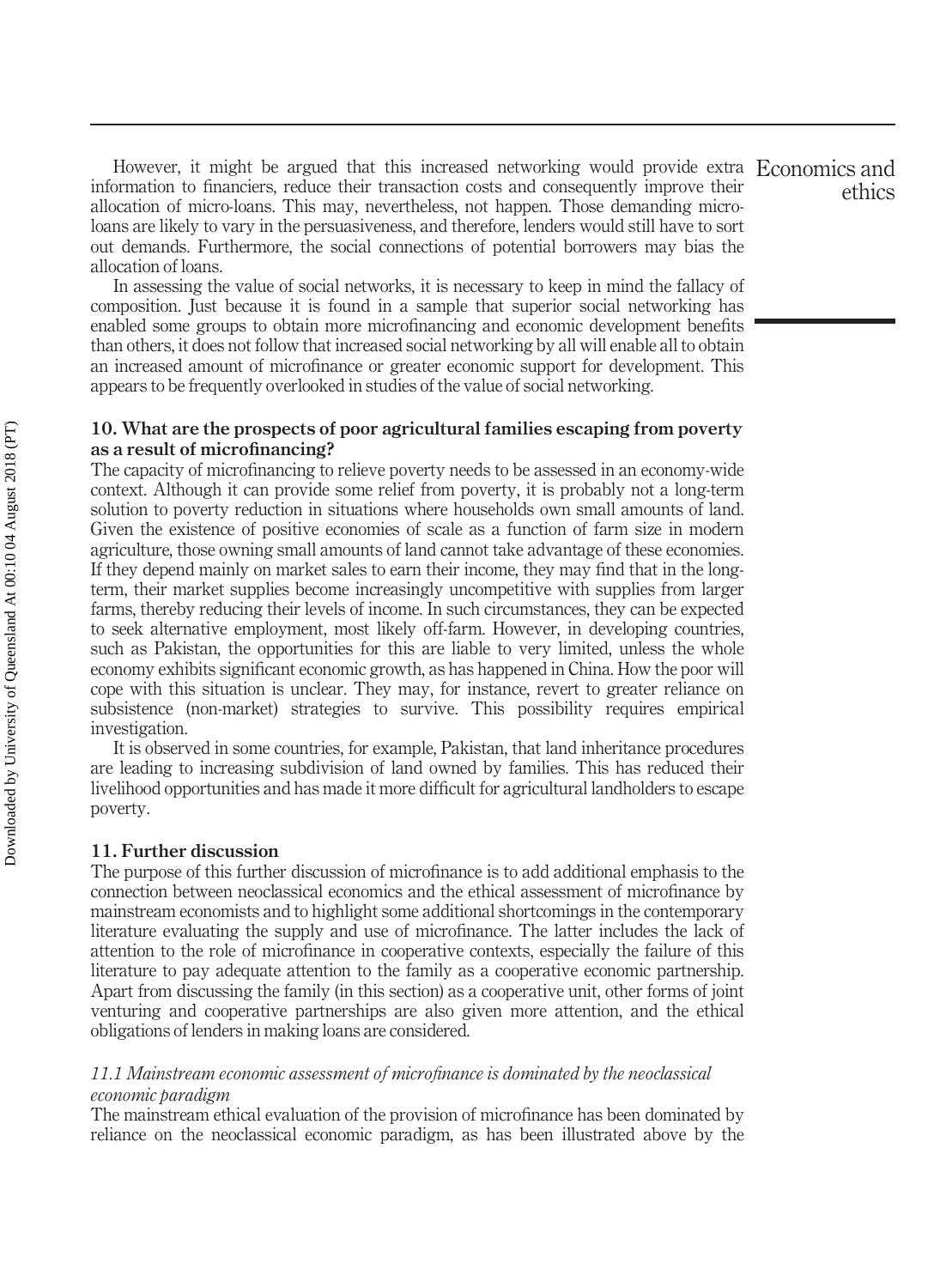discussion of the views of [Becker and Posner \(2009\).](#page-19-0) Their assessment of microfinance is based on the theoretical view that a perfectly competitive market system is ideal because it minimises scarcity according to the criterion of Pareto. That is, under ideal conditions, it results in it being impossible to make any individual better off without making another worse off. However, we know that the assumed ideal conditions do not hold in practice. Furthermore, even if they could be achieved, the technological conditions required for the sustainable operation of a competitive economic system (such as the elimination of significant economies of scale in production) would not result in a Paretian optimal outcome [\(Young, 1928](#page-21-6)). Consequently, the neoclassical paradigm involves "internal" contradictions and does not pay enough attention to market failures, which cannot be eliminated or which cannot be eliminated economically. Nevertheless, supporters of the paradigm argue that it is (or is able to be) sufficiently approximated in reality to be a good guide to policy.

The neoclassical preconception can result in distorted assessments of the market supply of finance. Among other things, it results in insufficient attention to the influences on financial markets of risk and uncertainty, especially the role of entrepreneurship in this context and the ability of entrepreneurship to reduce economic scarcity. Frank [Knight \(1921\)](#page-20-20) was the first economist to emphasise this point and to stress the limitations of the neoclassical economic model in this entrepreneurial regard. The systematic analysis of the role of finance (including microfinance) in the economic system requires entrepreneurship to be taken into account in the system. Nevertheless, not all finance (supplied for productive economic activity) is intended to support entrepreneurship and innovatory decisions; a wider spectrum exists. The economic assessment of the supply of finance needs to take account of the whole of this spectrum.

It is also relevant to note that [Choudhury \(2016](#page-19-2), pp. 23-24) rejects mainstream and neoclassical economic postulates on a different basis to the above-mentioned ones. He concludes that they are inconsistent with the application of *Tawhidi* Islamic methodology because their development is not based on the unity of knowledge ([Hossain and Choudhury,](#page-20-21) [2016](#page-20-21)).

The neoclassical vision of the ideal economic system was bolstered by the adoption of the Paretian potential improvement criterion, also known as the Kaldor–Hicks criterion, that is, an economic change is desirable if the gainers could compensate the losers and be better off than before the change. Most adherents to this view, including [Posner \(1981\),](#page-20-5) argue that such a change is desirable even if compensation is not paid.

Posner's adoption of this view explains his attitude towards microfinancing as has been pointed out above [\(Tisdell, 2009,](#page-21-3) Ch. 4; [Tisdell, 2011\)](#page-21-7). In this type of approach to economic justice, the question of the ideal distribution of income or wealth is side-stepped. This is most evident if only the Paretian criterion is adopted because improvements in social welfare are solely considered in relation to the existing distribution of wealth and income. This approach (a hallmark of the so-called New Welfare Economists) tends to preserve the existing social status quo without questioning its desirability. Adoption of the Kaldor–Hicks criterion can alter the distribution of income and, from an ethical point of view, its application requires a judgement about the desirability of the change in distribution of income or wealth generated by it. However, many economists, including Becker and Posner, avoid this judgement and this colours their evaluation of microfinance. Incidentally, this is also the approach adopted in most social cost–benefit analysis.

[Posner \(1981\)](#page-20-5) argues that in the long-run, all will benefit by the application of the Kaldor–Hicks principle. If some individuals lose from some projects, they will gain from others, and so on balance, all will gain. Furthermore, application of this principle is believed by its adherents to promote economic growth and result in all gaining as a result of a "trickle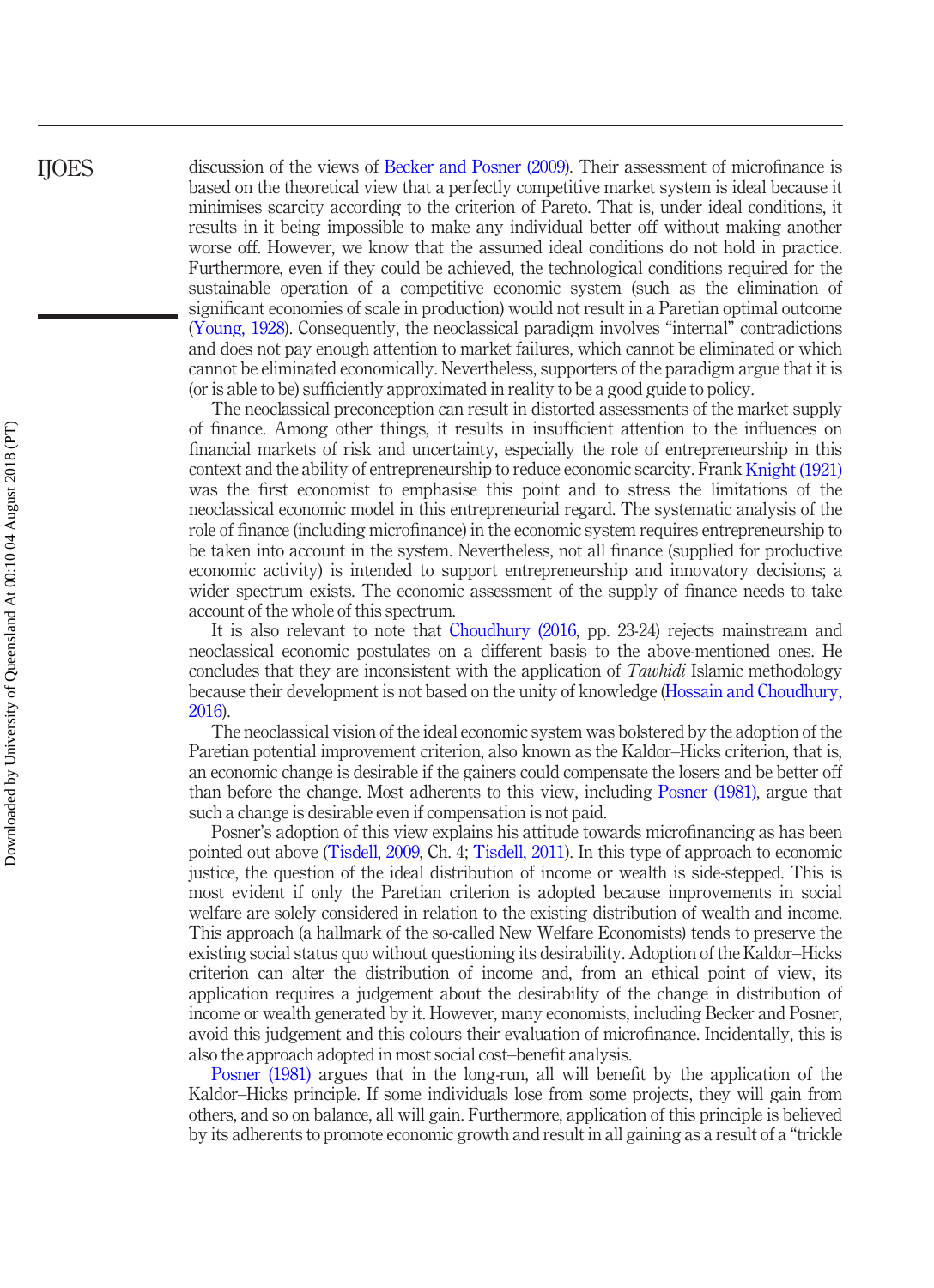down" effect. However, it should not be supposed that these claimed favourable effects will Economics and follow. At least, the extent to which they occur needs to be supported by evidence. The view of [Becker and Posner \(2009\)](#page-19-0) that the provision of microfinance is unlikely to promote economic growth and is not very desirable from this point of view is understandable given the above perspective.

ethics

A major problem for the applicability of the neoclassical economic model is its relative lack of attention to risk and uncertainty. The application of the Kaldor–Hicks criterion also suffers from this problem. In many cases, it is uncertain (or there is only some probability) that gainers can compensate losers from an economic change and remain better-off than before this change. The type of issues involved have been discussed by [Tisdell \(1983](#page-21-8), [1993](#page-21-9), Ch. 5). Neoclassical economics is silent about desirable choices in these circumstances. This is relevant because it impinges on decisions about the social desirability of financing projects that create significant environmental and other hazards for other than the borrowers. This problem, however, is less likely to occur with microfinancing than with the financing of major new projects, especially new projects for which the consequences of adverse spill-overs are poorly known.

#### 11.2 Insufficient attention to the family as a co-operative unit in the literature on microfinance

One of the central pillars of Islam is its support of actions that increase the welfare of families [\(Choudhury, 2016](#page-19-2), p. 72). Much of the contemporary feminist economic literature, particularly that discussing microfinancing, does not give sufficient attention to the family as a cooperative partnership. Gender confrontation or conflict seems to dominate the debate, at least implicitly. As with most social units, decision-making within families (for example, between husbands and wives) involves varying degrees of mutualism and conflict. It can be argued that ethically, it makes little difference whether a micro-loan is given to a wife or to a husband provided it promotes the common good of the family. If, however, the supply of finance to one family partner rather than another is more beneficial to the family, giving it to the former partner would be preferable, even if in both instances the family would benefit from the loan. [Choudhury and Abbas \(2017](#page-19-18), p. 429) have argued that a test of desirable agricultural development ought to be whether it promotes the common good. While determining what is the common good is difficult (and opinions differ about its determination), this test provides an important focus for assessing microfinance for agriculture, and certainly the common good of the family should be considered in relation to the provision of finance for it.

There is a further ethical issue: if a loan is taken by one family member (for example, a wife) and used by another (for instance, by her husband), this is ethically defensible if it promotes the common good of the family most advantageously. Nevertheless, to promote social harmony in a family, there ought to be consultation by the person or persons seeking the loan with all other members of the family who are likely to be affected by it, especially if the loan could become a financial burden on them all. To what extent do inequalities exist in doing this type of consultation? This could be investigated further. What economic or other effects does the lack of such consultation have?

#### 11.3 Further consideration of finance for cooperative ventures

Discussions of Islamic finance pay a considerable amount of attention to the supply of finance as an element of joint business ventures and to the ethical dimensions involved, and recognises several different types of arrangements and their possible ethical consequences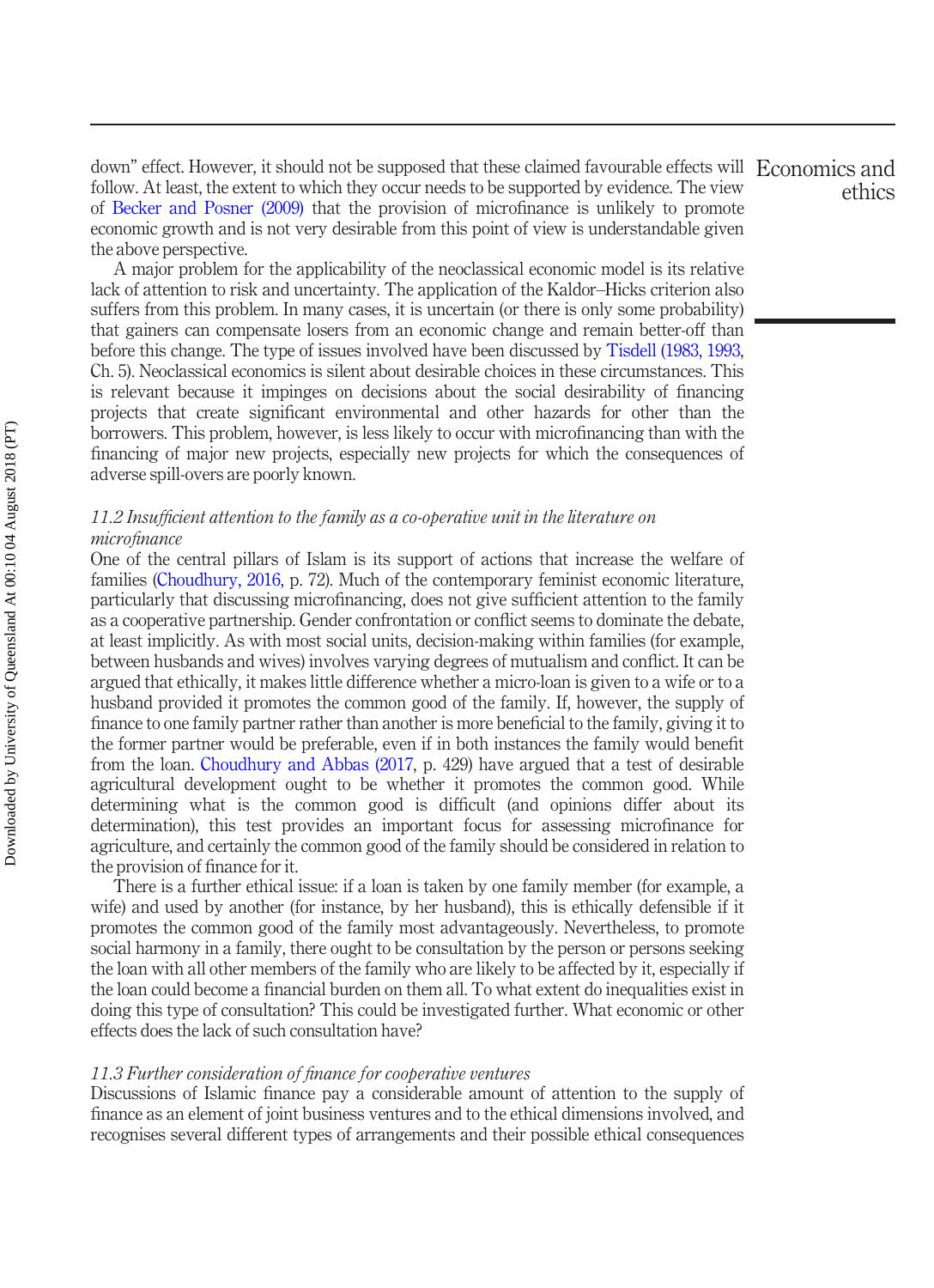(see Section 7 of this article). A very useful overview of the available types of Islamic finance and of their ethics is also provided by [Siddiqi \(2006\)](#page-21-0).

A feature of some micro-loans is that they are made to a group of individuals and the group as a whole is responsible for their repayment. The group may, for example, consist of women who cooperate to obtain the loan that is distributed between members of the group to finance their individual projects. Usually, a small committee from among the recipients supervises the repayments and is primarily responsible to see that repayments are met in a timely manner. The type of structure shown in [Figure 1](#page-16-0) seems to be common in this case.

The type of cooperative loan arrangements illustrated in [Figure 1](#page-16-0) reduces the level of transaction costs that the lender would have in dealing only with individual borrowers and lowers the level of moral hazard that the lender could experience, for example, delinquency in repaying loans. On the other hand, it increases the burden and workload of local committee members in ensuring compliance with loan conditions and can create social disharmony, for instance, as a result of social pressure being placed by local committee members on individual borrowers to satisfy the conditions of their loans. These consequences can be a deterrent to involvement in such financial arrangements. Furthermore, these arrangements may result in unwelcome intrusion into the financial affairs of some borrowers by other borrowers.

Focus discussions with a group of women from a village (Gagri) in South Pakistan revealed that some of them had been instigators in securing the type of cooperative fund arrangement illustrated in [Figure 1](#page-16-0) and had been members of its organising committee [\(Tisdell](#page-21-1) et al., 2017). However, they said that they did not want to enter into such arrangements again because of the extra burden it imposed on them. However, it is also pertinent to note that subsequently, they were able to obtain micro-finance without entering into such arrangements. Possibly, their earlier experiences (obtained as a result of the type of cooperative microfinancing illustrated on [Figure 1\)](#page-16-0) reduced their barriers of entry to the micro-finance market, for example, helped to establish their credit worthiness and made them more aware of their opportunities for obtaining micro-loans.



**Notes:** Borrowers cooperate to obtain funds, which are then allocated to individual borrowers for their own projects via their organising committee, which assumes prime responsibility for loan repayments

<span id="page-16-0"></span>Figure 1.

An illustration of lines of responsibility in some cooperative micro-loan arrangements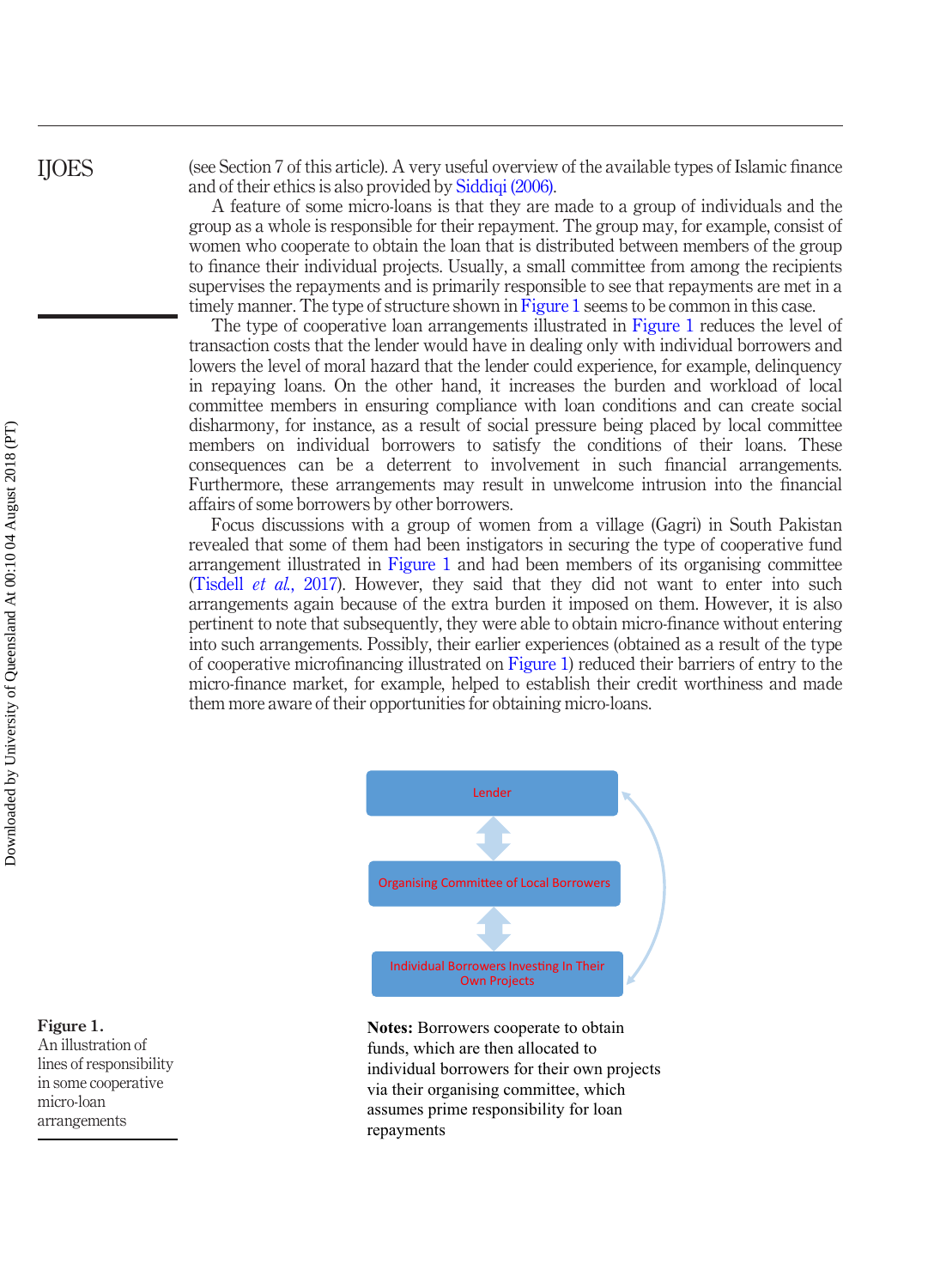The ethical consequences of these types of loan arrangements are mixed. They can add to the Economics and psychological stress experienced by borrowers but can also provide them with economic benefits, which otherwise would be unavailable to them. However, there is the risk of economic losses owing to environmental hazards (especially in agriculture), also as a consequence of unexpected changes in market conditions, and as a result of limited knowledge of borrowers about how to use their loans to obtain a satisfactory level of economic returns. Incidentally, the taking of loans by semi-subsistence agriculturalists forces them to become more dependent on the market economy for their livelihood because repayment of loans must be in cash or in the form of money that is the accepted currency. This can expose borrowers to extra economic risks.

#### 11.4 The moral obligation on lenders to exercise due diligence and care in providing loans

In some circumstances, lenders or their agents can fail to exercise due diligence and care in providing loans to borrowers. This is most likely to occur when the agents of lenders earn a commission or other economic benefits that increase with the amount of loans they manage to secure, and/or they are not audited for the consequences of these loans. The question, however, remains open morally of the relative extent to which borrowers as well as lenders should exercise due diligence. This is a matter requiring more attention. It might, however, be noted in that regard that the balance of responsibility legally has tended to alter with economic development. With economic development, increased legal responsibility has been placed on suppliers of goods and services relative to the responsibilities of those purchasing commodities [\(Tisdell,](#page-21-8) [1983, 1993,](#page-21-9) Ch. 5). There is some indication that this process is also occurring in relation to financial services, at least in Australia, where some legislation has been passed to punish financial bodies that take advantage of unwary borrowers or those lenders who do not take adequate care in providing financial advice to clients. Pakistan has also passed legislation to help safeguard borrowers seeking micro-loans ([State Bank of](#page-21-10) [Pakistan](#page-21-10), [2014a, 2014b\)](#page-21-11). Note, that it is immoral, according to the precepts of Islam for lenders to take advantage of the ignorance of borrowers [\(Siddiqi, 2006;](#page-21-0) [Iqbal and Mirakhor,](#page-20-12) [2017\)](#page-20-12); and in general, it is regarded as abhorrent in most societies to do so.

#### 12. Concluding remarks

The availability of microfinance enables some of the "deserving" poor to alleviate their poverty, but it seems to do little to reduce the poverty of the very poorest agriculturalists because of their lack of assets, such as having very little land to complement their investment, and because of their inability to service such loans and/or to bear the high degree of risk they experience by taking such loans (see, for example, [Tisdell](#page-21-1) *et al.*, 2017). In the absence of the greater availability of economy-wide employment opportunities, this group can probably only be helped by charity.

Despite significant efforts to introduce true Islamic financing products, aiming at the embeddedness of ethical considerations to avoid any exploitation that could occur owing to risk transfer *(riba)* or excessive risk taking *(gharar)*, many Sharia'h scholars argue that these financial instruments are exploitative and do not achieve the Islamic objectives.

Even though existing systems of microfinancing are not perfect from some economic and social points of view, microfinancing does help to fill gaps in the financial system, which otherwise would be vacant. Overall it, therefore, may confer a net economic benefit by reducing the presence of missing financial "markets". The availability of Islamic microfinancing also helps to fill a gap in the financial demands of some Muslims. The faithful are likely to be more agreeable to such loans rather than their alternatives and more likely to accept them.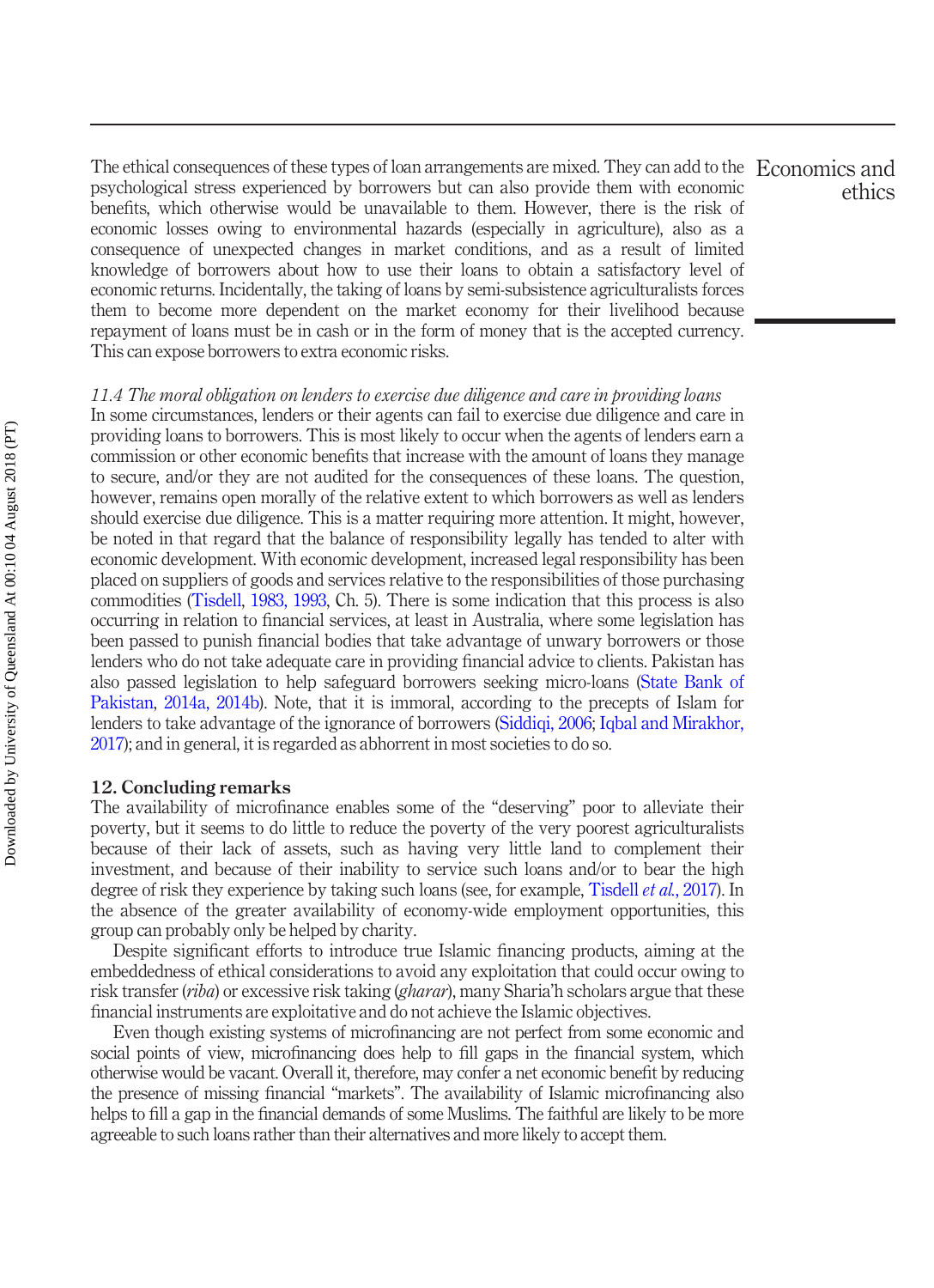IJOES

Despite the inability of microfinancing to provide a long-term solution to reducing poverty among poor agriculturalists in developing countries, it is able to assist some, and for those, it may buy time until the economy grows and creates new opportunities for their employment. This is not to say that all countries will be able to achieve sufficient economic growth to alleviate the existence of poverty. Some, for example, are being held back in this regard by a lack of law and order, as well as by the presence of terrorism and by their social customs. [Becker and Posner \(2009\)](#page-19-0) are correct in arguing that the ability of microfinancing to stimulate economic growth is quite limited. Furthermore, its scope for reducing poverty is restricted. Nevertheless, this does not mean that it is not beneficial nor does it mean that it cannot make a modest contribution to economic growth.

Although most writers have presented a positive picture of the availability of microfinance, it is not without moral risks, as has been pointed out in this article. There are a couple of additional moral considerations that are worthy of attention. Agents for lending bodies may be anxious to make some loans to potential borrowers even though they know that the borrowers will be worse off as a result of a loan. Alternatively, some lenders may fail to exercise due diligence in advising customers about taking a loan. This raises the general question of what ought to be the relative responsibility of lenders and borrowers in assessing the value of loans and the ability of borrowers to repay them.

Another issue (not mentioned above) is that some NGOs that have microfinancing as their major mission may use an excessive amount of donated funds for satisfying the demands of their staff or may be inefficient in their administration. The former is definitely a moral transgression, and the second aspect could also be one because of lack of care shown in using donated funds.

It is also worthwhile noting that most of the literature on microfinancing pays no attention to microfinancing in more developed counties. However, it does exist and is often accessed by the poorest members of the community, but its use in agriculture is probably quite limited given the size of most agricultural enterprises these days.

#### Notes

- <span id="page-18-0"></span>1. Riba is an Arabic term implying that usury occurs or excess interest is charged. It is considered immoral in Islam.
- <span id="page-18-1"></span>2. *Murabaha* is sale kind of deferred payment, whereby a bank adds its fee/profit to the purchase price of a good or asset. This mode of finance is prevalent in the existing Islamic financial transactions.
- <span id="page-18-2"></span>3. Mudaraba is based on equity investment between the financier (mudarib) and the entrepreneur (e.g. farmer), and both parties share the profits according to an agreed ratio.
- <span id="page-18-3"></span>4. Musharaka is an equity-based investment (similar to mudaraba) but differs in responsibilities of shareholders as well as sharing profit and loss on initial capital.
- <span id="page-18-4"></span>5. Qard hassan is an interest-free loan. It is meant for charitable purposes to improve the welfare of poor and deprived persons. This is considered one of the most morally acceptable forms of loan in the Qur'an (57:11). For further details, see [Obaidullah \(2015\)](#page-20-2) and [Kustin \(2015](#page-20-1)).
- <span id="page-18-5"></span>6. Bai-salam refers to a contract, whereby payment is made in advance (at the spot price of a good), but delivery of the good/object is made in the future. This kind of contract is prevalent in agriculture for financing the needs of farmers in purchasing inputs to grow crops.
- <span id="page-18-6"></span>7. Bai-muajjal refers to a contract whereby the good or object is delivered at the time of the contract, but the price is paid later (either in a lump sum or in installments). It is also called deferred payment.
- <span id="page-18-7"></span>8. Istisna is a sales contract for input materials (e.g. for construction) or assets, whereby a financing party agrees to deliver the goods at pre-determined prices in the future.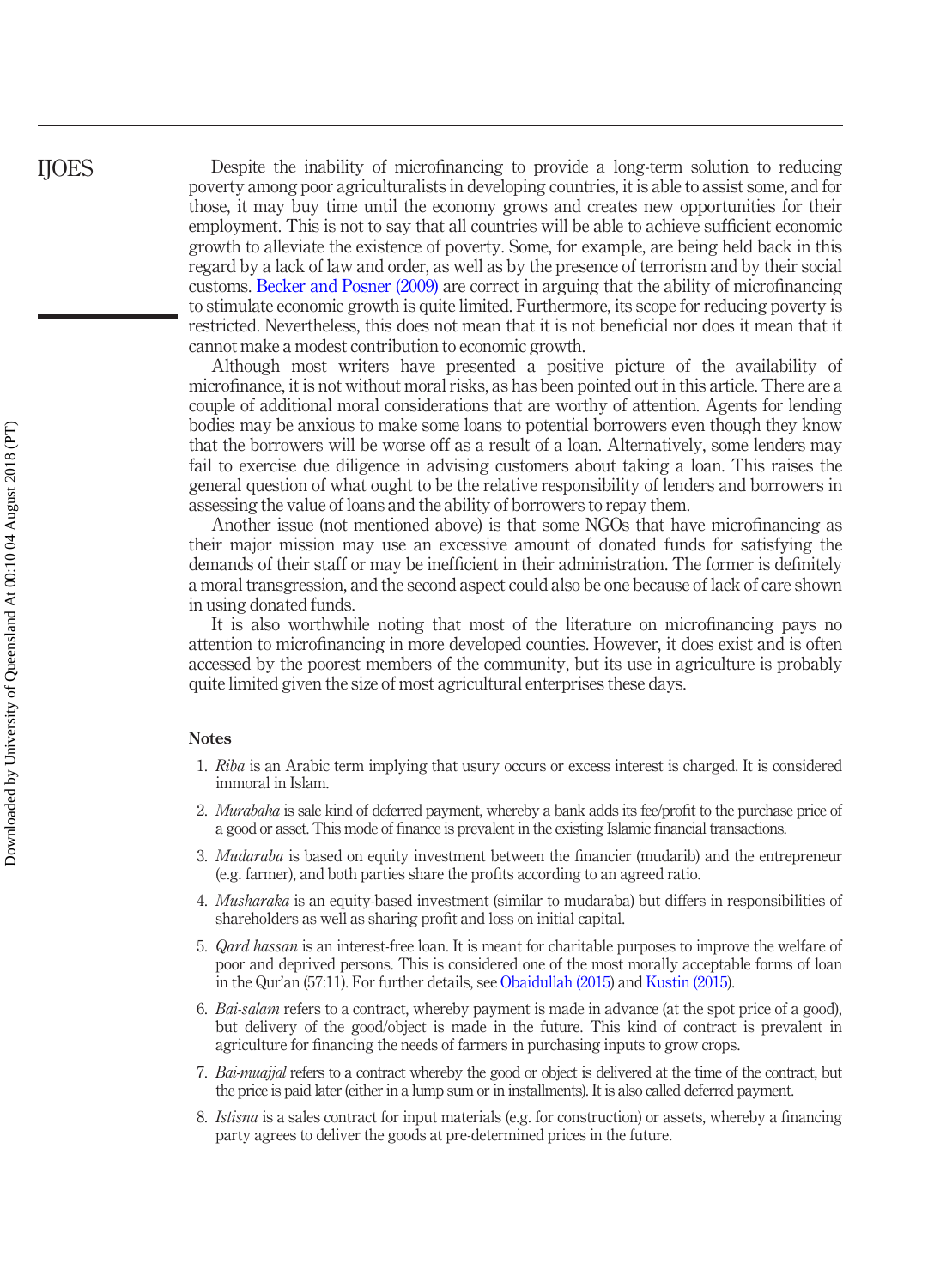- <span id="page-19-10"></span>9. Ijara is a leasing contract in which the financier purchases equipment/assets on behalf of the client (farmer or firm) and leases it to the client on the basis of regular payments (installments). This type of financing is used in agriculture equipment financing in Pakistan and other countries (see [Kustin, 2015\)](#page-20-1).
- <span id="page-19-11"></span>10. Sadaqa is another form of charity and philanthropy. It involves voluntary giving of donations to help the poor and needy.
- <span id="page-19-12"></span>11. Zakat is also a form of charity but is compulsory for every eligible Muslim (who possesses a certain amount of income/wealth during the one year, which is called "nisab"). It is deducted from income/wealth at 2.5 per cent of the value of assets at the end of the year. However, in practice, there is considerable variation in paying zakat.
- <span id="page-19-13"></span>12. *Waqf* is an endowment (in the form of an asset/building/cash) supplied by a donor (individual/ organization) often for charitable purposes to generate sustainable funds through investment. These funds can be used to help the needy and the poor.

#### References

- <span id="page-19-15"></span>Ahmed, H. (2002), "Financing microentreprises: an analytical study of Islamic microfinance institutions", Islamic Economic Studies, Vol. 9 No. 2, pp. 27-64.
- <span id="page-19-7"></span>Ahmed, H. (2014), "Islamic banking and Shari'ah compliance: a product development perspective", **[Journal of Islamic Finance](https://www.emeraldinsight.com/action/showLinks?doi=10.1108%2FIJOES-02-2018-0028&crossref=10.12816%2F0025102&citationId=p_2)**, Vol. 3 No. 2, pp. 15-29.
- <span id="page-19-1"></span>Aragon, G. (2014), Financial Ethics: A Positivist Analysis, Oxford University Press, New York, NY.
- <span id="page-19-6"></span>Associated Press (2012), "Hundreds of suicides in India linked to microfinance organizations", Business Insider Associated Press, available at: [www.businessinsider.com/hundreds-of-suicides-in-india](http://www.businessinsider.com/hundreds-of-suicides-in-india-linked-to-microfinance-organizations-2012-2?IR=T)linked-to-microfi[nance-organizations-2012-2?IR=T](http://www.businessinsider.com/hundreds-of-suicides-in-india-linked-to-microfinance-organizations-2012-2?IR=T) (accessed 13 November 2017).
- <span id="page-19-3"></span>Ayub, M. (2007), Understanding of Islamic Finance, John Wiley and Sons, Chichester.
- <span id="page-19-8"></span>Banerjee, A., Karlan, D. and Zinman, J. (2015), "Six randomized evaluations of microcredit: introduction and further steps", *[American Economic Journal: Applied Economics](https://www.emeraldinsight.com/action/showLinks?doi=10.1108%2FIJOES-02-2018-0028&crossref=10.1257%2Fapp.20140287&citationId=p_6)*, Vol. 7 No. 1, pp. 1-21, doi: [http://doi.org/10.1257/app.20140287.](http://dx.doi.org/http://doi.org/10.1257/app.20140287)
- <span id="page-19-5"></span>Banerjee, S.B. and Jackson, L. (2017), "Microfinance and the business of poverty reduction: critical perspectives from rural Bangladesh", *[Human Relations](https://www.emeraldinsight.com/action/showLinks?doi=10.1108%2FIJOES-02-2018-0028&crossref=10.1177%2F0018726716640865&citationId=p_7)*, Vol. 70 No. 1, pp. 63-91, doi: [http://doi.](http://dx.doi.org/http://doi.org/10.1177/0018726716640865) [org/10.1177/0018726716640865](http://dx.doi.org/http://doi.org/10.1177/0018726716640865).
- <span id="page-19-16"></span>Beck, T., Demirgüç-Kunt, A. and Merrouche, O. (2013), "Islamic vs conventional banking: business model, efficiency and stability", *[Journal of Banking & Finance](https://www.emeraldinsight.com/action/showLinks?doi=10.1108%2FIJOES-02-2018-0028&crossref=10.1016%2Fj.jbankfin.2012.09.016&citationId=p_8)*, Vol. 37 No. 2, pp. 433-447, doi: [https://doi.org/10.1016/j.jbank](http://dx.doi.org/https://doi.org/10.1016/j.jbankfin.2012.09.016)fin.2012.09.016.
- <span id="page-19-0"></span>Becker, G.S. and Posner, R.A. (2009), *[Uncommon Sense: Economic Insights, from Marriage to](https://www.emeraldinsight.com/action/showLinks?doi=10.1108%2FIJOES-02-2018-0028&crossref=10.7208%2Fchicago%2F9780226041032.001.0001&citationId=p_9)* [Terrorism](https://www.emeraldinsight.com/action/showLinks?doi=10.1108%2FIJOES-02-2018-0028&crossref=10.7208%2Fchicago%2F9780226041032.001.0001&citationId=p_9), University of Chicago Press, Chicago, IL.
- <span id="page-19-9"></span>Chapra, M.U. (2000), "Is it necessary to have Islamic economics", *[Journal of Socio-Economics](https://www.emeraldinsight.com/action/showLinks?doi=10.1108%2FIJOES-02-2018-0028&crossref=10.1016%2FS1053-5357%2800%2900051-2&citationId=p_10)*, Vol. 29 No. 1, pp. 21-37.
- <span id="page-19-17"></span>Chong, B.S. and Liu, M.-H. (2009), "Islamic banking: interest-free or interest-based?", Pacifi[c-Basin](https://www.emeraldinsight.com/action/showLinks?doi=10.1108%2FIJOES-02-2018-0028&crossref=10.1016%2Fj.pacfin.2007.12.003&citationId=p_11) [Finance Journal](https://www.emeraldinsight.com/action/showLinks?doi=10.1108%2FIJOES-02-2018-0028&crossref=10.1016%2Fj.pacfin.2007.12.003&citationId=p_11), Vol. 17 No. 1, pp. 125-144, doi: [https://doi.org/10.1016/j.pac](http://dx.doi.org/https://doi.org/10.1016/j.pacfin.2007.12.003)fin.2007.12.003.
- <span id="page-19-2"></span>Choudhury, M.A. (2016), Islamic Financial Economy and Islamic Banking, Taylor and Francis, London.
- <span id="page-19-18"></span>Choudhury, M.A. and Abbas, A. (2017), "Agriculture as social wellbeing system in food security: an epistemological study", [Theoretical Economics Letters](https://www.emeraldinsight.com/action/showLinks?doi=10.1108%2FIJOES-02-2018-0028&crossref=10.4236%2Ftel.2017.73032&citationId=p_13), Vol. 7 No. 3, pp. 429-447, doi: [10.4236/](http://dx.doi.org/10.4236/tel.2017.73032) [tel.2017.73032](http://dx.doi.org/10.4236/tel.2017.73032)
- <span id="page-19-4"></span>Global Islamic Finance Report (GIFR) (2016), "Islamic microfinance: from a market niche to a growing industry", in Dar, H., Azmi, S. and Shafique, B. (Eds), Global Islamic Finance Report 2016, Gerlach Press, Berlin.
- <span id="page-19-14"></span>Hashim, A.M. (2007), "The collection of waqf through insurance companies: a critical analysis of the Malaysian experience", Review of Islamic Economics, Vol. 11, pp. 63-74.

#### Economics and ethics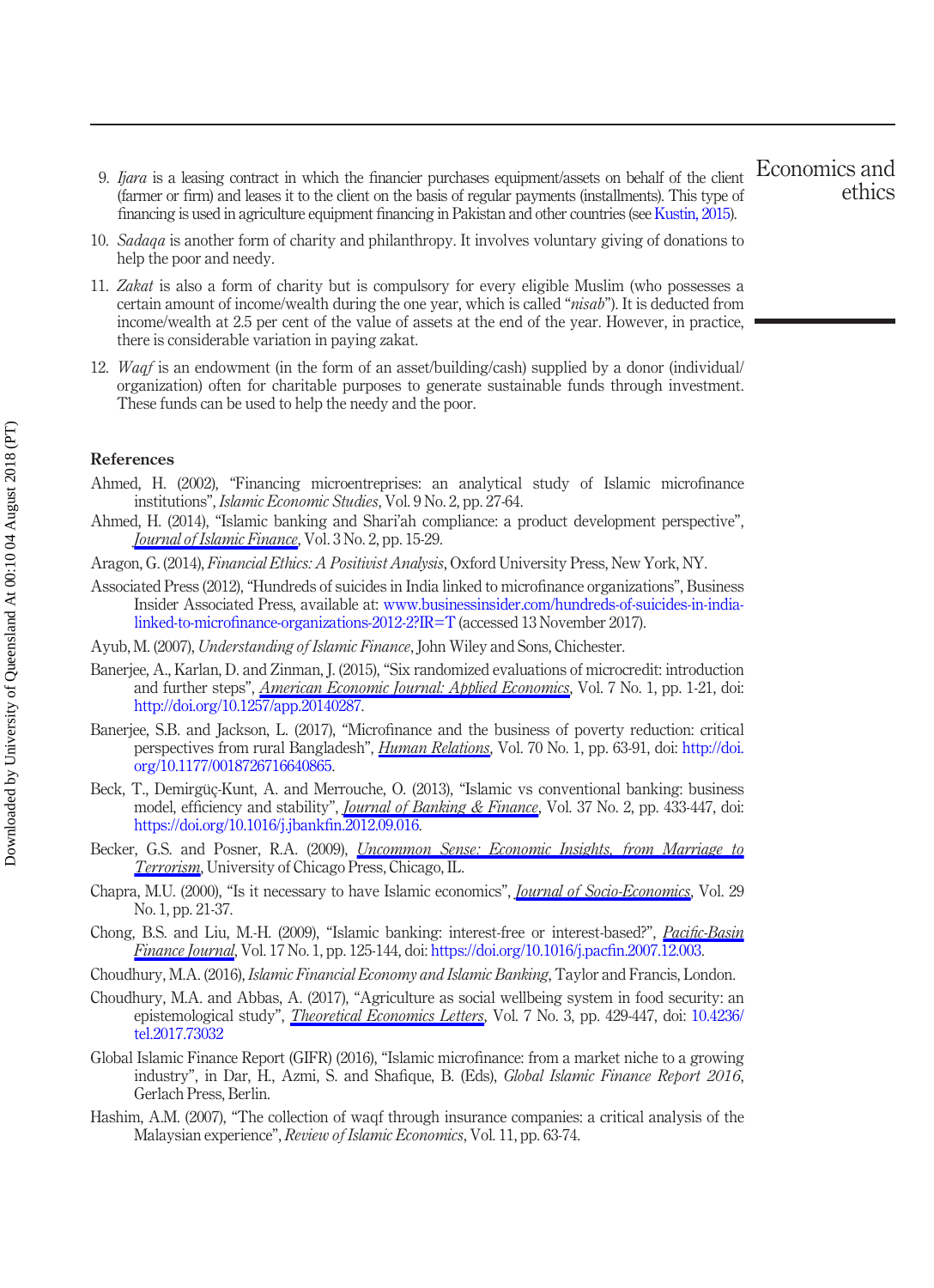- <span id="page-20-3"></span>Hassan, A. (2014), "The challenge in poverty alleviation: role of Islamic microfinance and social capital", Humanomics, Vol. 30 No. 1, pp. 76-90.
- <span id="page-20-10"></span>Hong, L., Tisdell, C.A. and Fei, W. (2017), "Social capital, poverty and its alleviation in a Chinese border region: a case study in the Kirghiz Prefecture, Xinjiang", Working Paper No. 63, Social Economics, Policy and Development. School of Economics, The University of Queensland, Brisbane.
- <span id="page-20-11"></span>Honohan, P. (2008), "Cross-country variation in household access to financial services", Journal of Banking and Finance, Vol. 32 No. 11, pp. 2493-2500, doi: [http://doi.org/10.1016/j.jbank](http://dx.doi.org/http://doi.org/10.1016/j.jbankfin.2008.05.004)fin.2008.05.004
- <span id="page-20-21"></span>Hossain, I. and Choudhury, M.A. (2016), "Conclusion: the Islamization of knowledge and its implications", in Choudhury, M.A. (Ed.), Islamic Financial Economy and Islamic Banking, Taylor and Francis, London, pp. 252-256.
- <span id="page-20-13"></span>Iqbal, Z. and Mirakhor, A. (2013), "Economic development and Islamic finance: directions in development", Economic Development and Islamic Finance, World Bank, Washington, DC., available at: [https://elibrary.worldbank.org/doi/abs/10.1596/978-0-8213-9953-8.](https://elibrary.worldbank.org/doi/abs/10.1596/978-0-8213-9953-8)
- <span id="page-20-12"></span>Iqbal, Z. and Mirakhor, A. (2017), Ethical Dimensions of Islamic Finance: Theory and Practice, Springer International Publishing, Cham.
- <span id="page-20-17"></span>Islamic Financial Services Board (2016), Islamic Financial Services Stability Report 2016, Islamic Financial Services Board, Kuala Lumpur.
- <span id="page-20-18"></span>Khan, F. (2010), "How 'Islamic' is Islamic banking?", Journal of Economic Behavior & Organization, Vol. 76 No. 3, pp. 805-820, doi: [https://doi.org/10.1016/j.jebo.2010.09.015](http://dx.doi.org/https://doi.org/10.1016/j.jebo.2010.09.015).
- <span id="page-20-14"></span>Khan, A.A. and Phillips, I. (2010), The Influence of Faith on Islamic Microfinance Programmes, Islamic Relief Worldwide, Birmingham.
- <span id="page-20-20"></span>Knight, F. (1921), Risk, Uncertainty and Profit, Houghton Mifflin, New York, NY.
- <span id="page-20-1"></span>Kustin, B. (2015), "Islamic (Micro)Finance: culture, context, promise, challenges", Bill & Melinda Gates Foundation, available at: [https://docs.gatesfoundation.org/Documents/Islamic%20\(Micro\)%](https://docs.gatesfoundation.org/Documents/Islamic&hx0025;20(Micro)&hx0025;20Finance&hx0025;20Culture,&hx0025;20Context,&hx0025;20Promise,&hx0025;20Challenges.pdf) [20Finance%20Culture,%20Context,%20Promise,%20Challenges.pdf](https://docs.gatesfoundation.org/Documents/Islamic&hx0025;20(Micro)&hx0025;20Finance&hx0025;20Culture,&hx0025;20Context,&hx0025;20Promise,&hx0025;20Challenges.pdf) (accessed 12 November 2017).
- <span id="page-20-0"></span>Meyer, R.L. (2002), "The demand for flexible microfinance products: lessons from Bangladesh", Journal of International Development, Vol. 14 No. 3, pp. 351-368, doi: [http://doi.org/10.1002/jid.884.](http://dx.doi.org/http://doi.org/10.1002/jid.884)
- <span id="page-20-7"></span>Mirakhor, A. and Askari, H. (2010), Islam and the Path to Human and Economic Development, Palgrave Macmillan, New York, NY.
- <span id="page-20-19"></span>Naudé, W. (2011), "Entrepreneurship is not a binding constraint on growth and development in the poorest countries", World Development, Vol. 39 No. 1, pp. 33-44, doi: [http://dx.doi.org/10.1016/j.](http://dx.doi.org/http://dx.doi.org/10.1016/j.worlddev.2010.05.005) [worlddev.2010.05.005](http://dx.doi.org/http://dx.doi.org/10.1016/j.worlddev.2010.05.005).
- <span id="page-20-2"></span>Obaidullah, M. (2015), "Enhancing food security with Islamic microfinance: insights from some recent experiments", Agricultural Finance Review, Vol. 75 No. 2, pp. 142-168, doi: [http://doi.org/10.1108/](http://dx.doi.org/http://doi.org/10.1108/AFR-11-2014-0033) [AFR-11-2014-0033.](http://dx.doi.org/http://doi.org/10.1108/AFR-11-2014-0033)
- <span id="page-20-15"></span>Obaidullah, M. and Manap, T. (2017), "Behavioral dimensions of Islamic Philanthropy: the case of Zakat", in Zulkhibri, M. and Ismail, A. (Eds), Financial Inclusion and Poverty Alleviation, Palgrave Macmillan, New York, NY.
- <span id="page-20-5"></span>Posner, R.A. (1981), *The Economics of Justice*, Harvard University Press, Cambridge, MA, and London.
- <span id="page-20-8"></span>Posner, R.A. (1985), "Wealth maximization revisited", Notre Dame Journal of Law, Ethics & Public Policy, Vol. 2 No. 1, pp. 85-105.
- <span id="page-20-4"></span>Rahman, A.R. (2013), "Challenges and solutions in Islamic microfinance", Humanomics, Vol. 29 No. 4, pp. 293-306.
- <span id="page-20-6"></span>Rawls, J.R. (1971), A Theory of Justice, Harvard University Press, Cambridge, MA.
- <span id="page-20-9"></span>Sen, A. (1992), Inequality Reexamined, Russell Sage Foundation, New York, NY, Includes bibliographical references (p. [151]-197) and indexes.
- <span id="page-20-16"></span>Shaikh, S. (2017), "Poverty alleviation through financing microenterprises with equity finance", Journal of Islamic Accounting and Business Research, Vol. 8 No. 1, pp. 87-99, doi: [http://doi.org/10.1108/](http://dx.doi.org/http://doi.org/10.1108/JIABR-07-2013-0022) [JIABR-07-2013-0022](http://dx.doi.org/http://doi.org/10.1108/JIABR-07-2013-0022).